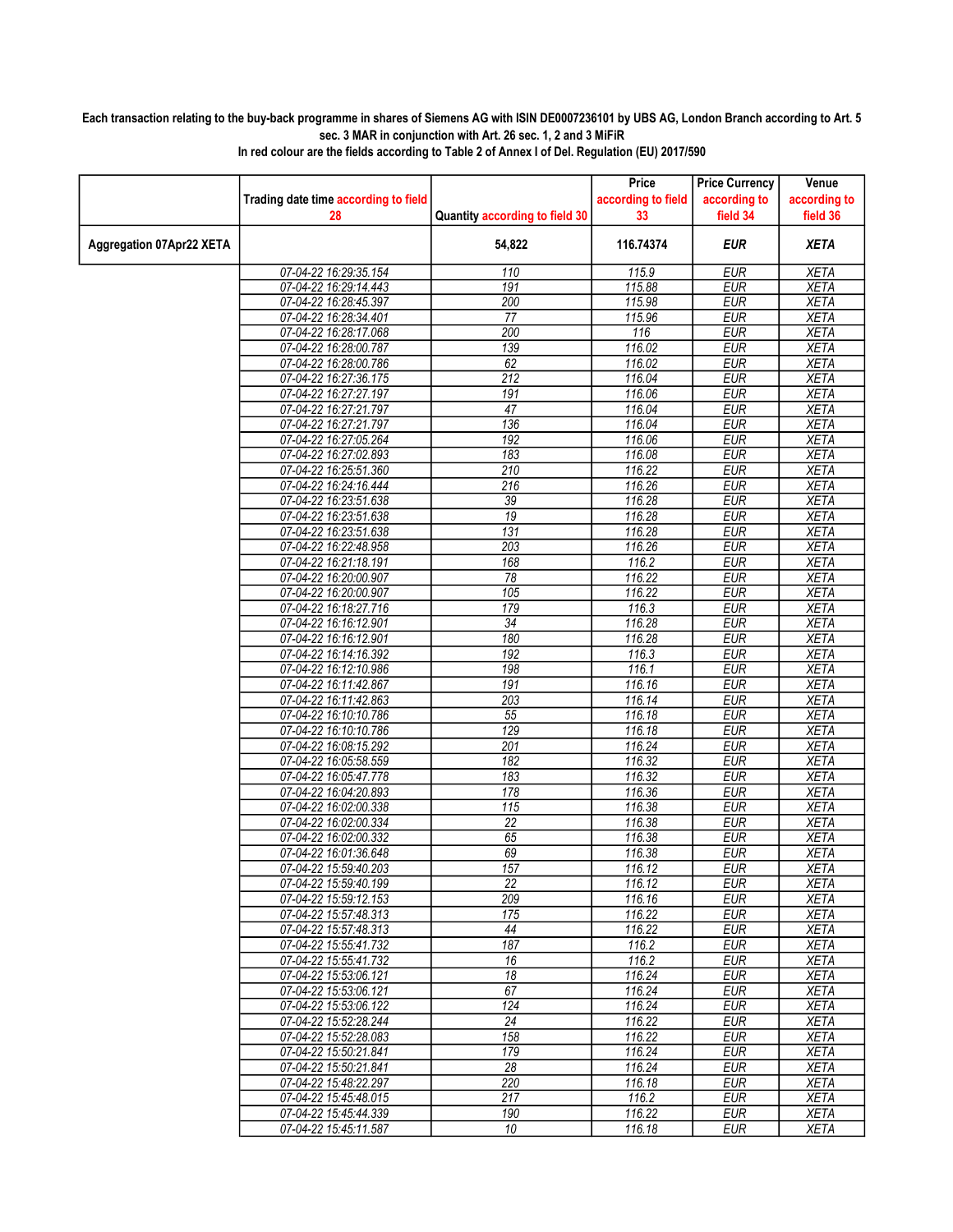| 07-04-22 15:43:01.031 | 216              | 116.22 | <b>EUR</b> | <b>XETA</b> |
|-----------------------|------------------|--------|------------|-------------|
| 07-04-22 15:40:01.183 | 216              | 116.34 | <b>EUR</b> | <b>XETA</b> |
| 07-04-22 15:38:01.452 | 178              | 116.4  | <b>EUR</b> | <b>XETA</b> |
| 07-04-22 15:37:00.868 | 116              | 116.54 | <b>EUR</b> | <b>XETA</b> |
| 07-04-22 15:36:50.957 | $\overline{222}$ | 116.52 | <b>EUR</b> | <b>XETA</b> |
| 07-04-22 15:35:10.076 | 111              | 116.6  | <b>EUR</b> | <b>XETA</b> |
| 07-04-22 15:35:10.076 | 73               | 116.6  | <b>EUR</b> | <b>XETA</b> |
| 07-04-22 15:32:50.260 | 102              | 116.52 | <b>EUR</b> | <b>XETA</b> |
|                       |                  |        |            |             |
| 07-04-22 15:32:50.260 | 61               | 116.52 | <b>EUR</b> | <b>XETA</b> |
| 07-04-22 15:32:50.260 | 31               | 116.52 | <b>EUR</b> | <b>XETA</b> |
| 07-04-22 15:30:36.874 | $\boldsymbol{9}$ | 116.6  | <b>EUR</b> | <b>XETA</b> |
| 07-04-22 15:30:36.870 | 199              | 116.6  | <b>EUR</b> | <b>XETA</b> |
| 07-04-22 15:29:27.456 | 16               | 116.36 | <b>EUR</b> | <b>XETA</b> |
| 07-04-22 15:29:27.456 | 171              | 116.36 | <b>EUR</b> | <b>XETA</b> |
| 07-04-22 15:29:27.456 | 16               | 116.36 | <b>EUR</b> | <b>XETA</b> |
| 07-04-22 15:25:32.927 | $\overline{25}$  | 116.3  | <b>EUR</b> | <b>XETA</b> |
| 07-04-22 15:25:32.927 | 170              | 116.28 | <b>EUR</b> | <b>XETA</b> |
| 07-04-22 15:25:32.910 | 212              | 116.28 | <b>EUR</b> | <b>XETA</b> |
| 07-04-22 15:23:29.024 | 188              | 116.32 | <b>EUR</b> | <b>XETA</b> |
| 07-04-22 15:22:40.457 | 152              | 116.34 | <b>EUR</b> | <b>XETA</b> |
|                       |                  |        |            |             |
| 07-04-22 15:22:40.457 | 36               | 116.34 | <b>EUR</b> | <b>XETA</b> |
| 07-04-22 15:21:41.614 | 178              | 116.48 | <b>EUR</b> | <b>XETA</b> |
| 07-04-22 15:19:15.254 | $\overline{218}$ | 116.5  | <b>EUR</b> | <b>XETA</b> |
| 07-04-22 15:17:02.242 | 62               | 116.64 | <b>EUR</b> | <b>XETA</b> |
| 07-04-22 15:17:02.241 | 140              | 116.64 | <b>EUR</b> | <b>XETA</b> |
| 07-04-22 15:15:48.583 | 196              | 116.76 | <b>EUR</b> | <b>XETA</b> |
| 07-04-22 15:14:37.907 | 181              | 116.84 | <b>EUR</b> | <b>XETA</b> |
| 07-04-22 15:11:49.364 | 87               | 116.5  | <b>EUR</b> | <b>XETA</b> |
| 07-04-22 15:11:49.364 | 135              | 116.5  | <b>EUR</b> | <b>XETA</b> |
| 07-04-22 15:09:17.910 | $\overline{204}$ | 116.44 | <b>EUR</b> | <b>XETA</b> |
| 07-04-22 15:08:23.833 | 207              | 116.54 | <b>EUR</b> | <b>XETA</b> |
| 07-04-22 15:07:17.762 | 85               | 116.54 | <b>EUR</b> | <b>XETA</b> |
| 07-04-22 15:07:17.667 | 78               | 116.54 | <b>EUR</b> | <b>XETA</b> |
|                       | 46               |        |            |             |
| 07-04-22 15:07:03.451 |                  | 116.54 | <b>EUR</b> | <b>XETA</b> |
| 07-04-22 15:04:53.468 | 88               | 116.54 | <b>EUR</b> | <b>XETA</b> |
| 07-04-22 15:04:53.468 | 113              | 116.54 | <b>EUR</b> | <b>XETA</b> |
| 07-04-22 15:03:00.332 | 183              | 116.92 | <b>EUR</b> | <b>XETA</b> |
| 07-04-22 15:00:58.658 | 205              | 117.14 | <b>EUR</b> | <b>XETA</b> |
| 07-04-22 15:00:58.658 | 1                | 117.14 | <b>EUR</b> | <b>XETA</b> |
| 07-04-22 14:58:28.569 | 1                | 117.06 | <b>EUR</b> | <b>XETA</b> |
| 07-04-22 14:58:28.562 | 181              | 117.06 | <b>EUR</b> | <b>XETA</b> |
| 07-04-22 14:56:33.865 | 83               | 117.2  | <b>EUR</b> | <b>XETA</b> |
| 07-04-22 14:56:33.865 | 99               | 117.2  | <b>EUR</b> | <b>XETA</b> |
| 07-04-22 14:54:41.157 | 88               | 117.34 | <b>EUR</b> | <b>XETA</b> |
| 07-04-22 14:54:41.157 | 110              | 117.34 | <b>EUR</b> | <b>XETA</b> |
| 07-04-22 14:54:41.144 | 186              | 117.32 | <b>EUR</b> | <b>XETA</b> |
| 07-04-22 14:54:34.334 | 124              | 117.36 | <b>EUR</b> | <b>XETA</b> |
| 07-04-22 14:54:34.334 | 84               | 117.36 | <b>EUR</b> | <b>XETA</b> |
|                       | 212              |        |            |             |
| 07-04-22 14:51:45.870 |                  | 117.12 | <b>EUR</b> | <b>XETA</b> |
| 07-04-22 14:49:15.896 | 220              | 117.18 | <b>EUR</b> | <b>XETA</b> |
| 07-04-22 14:48:37.734 | 210              | 117.28 | <b>EUR</b> | <b>XETA</b> |
| 07-04-22 14:47:13.460 | 217              | 117.28 | <b>EUR</b> | <b>XETA</b> |
| 07-04-22 14:45:15.762 | 205              | 117.22 | <b>EUR</b> | <b>XETA</b> |
| 07-04-22 14:43:23.329 | 170              | 117.46 | <b>EUR</b> | <b>XETA</b> |
| 07-04-22 14:43:23.327 | 27               | 117.46 | <b>EUR</b> | <b>XETA</b> |
| 07-04-22 14:41:08.926 | 218              | 117.42 | <b>EUR</b> | <b>XETA</b> |
| 07-04-22 14:40:31.122 | 30               | 117.34 | <b>EUR</b> | <b>XETA</b> |
| 07-04-22 14:40:31.122 | 177              | 117.34 | <b>EUR</b> | <b>XETA</b> |
| 07-04-22 14:38:15.035 | 213              | 117.56 | <b>EUR</b> | <b>XETA</b> |
| 07-04-22 14:36:06.561 | 197              | 117.48 | <b>EUR</b> | <b>XETA</b> |
|                       |                  |        |            |             |
| 07-04-22 14:34:35.019 | 209              | 117.48 | <b>EUR</b> | <b>XETA</b> |
| 07-04-22 14:34:13.012 | 192              | 117.5  | <b>EUR</b> | <b>XETA</b> |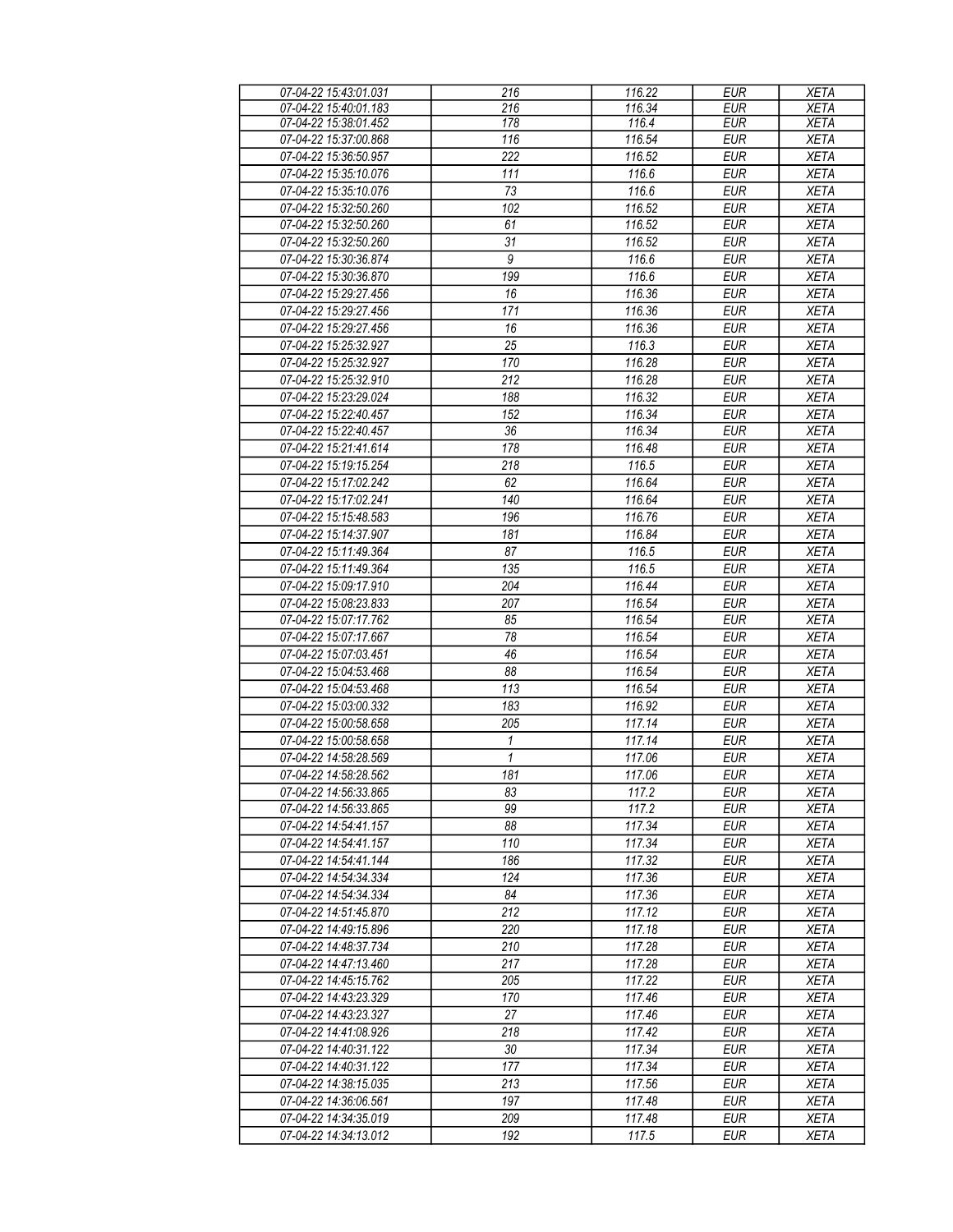| 07-04-22 14:32:06.444 | 189        | 117.12 | <b>EUR</b> | <b>XETA</b> |
|-----------------------|------------|--------|------------|-------------|
| 07-04-22 14:30:17.676 | 182        | 117.36 | <b>EUR</b> | <b>XETA</b> |
| 07-04-22 14:27:38.140 | 181        | 117.32 | <b>EUR</b> | <b>XETA</b> |
| 07-04-22 14:27:38.119 | 222        | 117.32 | <b>EUR</b> | <b>XETA</b> |
| 07-04-22 14:24:51.933 | 215        | 117.16 | <b>EUR</b> | <b>XETA</b> |
| 07-04-22 14:23:03.604 | 150        | 117.14 | <b>EUR</b> | <b>XETA</b> |
| 07-04-22 14:22:39.612 | 47         | 117.14 | <b>EUR</b> | <b>XETA</b> |
| 07-04-22 14:18:52.073 | 200        | 117.1  | <b>EUR</b> | <b>XETA</b> |
| 07-04-22 14:18:43.348 | 40         | 117.1  | <b>EUR</b> | <b>XETA</b> |
| 07-04-22 14:15:18.538 | 19         | 116.96 | <b>EUR</b> | <b>XETA</b> |
| 07-04-22 14:15:18.509 | 198        | 116.96 | <b>EUR</b> | <b>XETA</b> |
| 07-04-22 14:14:51.138 | 214        | 116.98 | <b>EUR</b> | <b>XETA</b> |
| 07-04-22 14:11:43.299 | 76         | 116.92 | <b>EUR</b> | <b>XETA</b> |
| 07-04-22 14:11:43.299 | 136        | 116.92 | <b>EUR</b> | <b>XETA</b> |
| 07-04-22 14:11:42.744 | 50         | 116.94 | <b>EUR</b> | <b>XETA</b> |
| 07-04-22 14:07:19.116 | 214        | 117.14 | <b>EUR</b> | <b>XETA</b> |
| 07-04-22 14:07:19.106 | 203        | 117.12 | EUR        | <b>XETA</b> |
| 07-04-22 14:04:33.582 | 210        | 117.02 |            | <b>XETA</b> |
|                       |            |        | <b>EUR</b> |             |
| 07-04-22 14:03:38.032 | 203        | 117    | <b>EUR</b> | <b>XETA</b> |
| 07-04-22 14:03:38.032 | $\sqrt{3}$ | 117    | <b>EUR</b> | <b>XETA</b> |
| 07-04-22 14:01:42.624 | 190        | 117.18 | <b>EUR</b> | <b>XETA</b> |
| 07-04-22 13:59:25.289 | 186        | 117.04 | <b>EUR</b> | <b>XETA</b> |
| 07-04-22 13:57:07.909 | 154        | 117.08 | <b>EUR</b> | <b>XETA</b> |
| 07-04-22 13:56:54.804 | 25         | 117.08 | <b>EUR</b> | <b>XETA</b> |
| 07-04-22 13:55:56.494 | 192        | 117.12 | <b>EUR</b> | <b>XETA</b> |
| 07-04-22 13:54:52.702 | 59         | 117.18 | EUR        | <b>XETA</b> |
| 07-04-22 13:54:52.702 | 130        | 117.18 | <b>EUR</b> | <b>XETA</b> |
| 07-04-22 13:53:15.764 | 184        | 117.72 | <b>EUR</b> | <b>XETA</b> |
| 07-04-22 13:50:54.042 | 88         | 117.8  | <b>EUR</b> | <b>XETA</b> |
| 07-04-22 13:50:54.042 | 91         | 117.8  | <b>EUR</b> | <b>XETA</b> |
| 07-04-22 13:47:58.016 | 222        | 117.86 | <b>EUR</b> | <b>XETA</b> |
| 07-04-22 13:46:54.304 | 214        | 117.98 | <b>EUR</b> | <b>XETA</b> |
| 07-04-22 13:46:23.919 | 1          | 117.86 | <b>EUR</b> | <b>XETA</b> |
| 07-04-22 13:46:16.873 | 10         | 117.82 | <b>EUR</b> | <b>XETA</b> |
| 07-04-22 13:45:43.492 | 222        | 117.84 | <b>EUR</b> | <b>XETA</b> |
| 07-04-22 13:43:16.546 | 219        | 117.82 | <b>EUR</b> | <b>XETA</b> |
| 07-04-22 13:40:18.169 | 218        | 117.8  | <b>EUR</b> | <b>XETA</b> |
| 07-04-22 13:36:28.448 | 206        | 117.5  | <b>EUR</b> | <b>XETA</b> |
| 07-04-22 13:36:01.525 | 179        | 117.46 | <b>EUR</b> | <b>XETA</b> |
| 07-04-22 13:35:09.119 | 196        | 117.6  | <b>EUR</b> | <b>XETA</b> |
| 07-04-22 13:30:45.101 | 200        | 117.34 | <b>EUR</b> | <b>XETA</b> |
| 07-04-22 13:27:30.557 | 18         | 117.28 | <b>EUR</b> | <b>XETA</b> |
| 07-04-22 13:27:30.556 | 183        | 117.28 | <b>EUR</b> | <b>XETA</b> |
| 07-04-22 13:27:05.527 | 193        | 117.22 | <b>EUR</b> | <b>XETA</b> |
| 07-04-22 13:25:01.872 | 181        | 117.06 | <b>EUR</b> | <b>XETA</b> |
| 07-04-22 13:20:15.793 | 34         | 117.1  | <b>EUR</b> | <b>XETA</b> |
| 07-04-22 13:20:15.793 | 168        | 117.1  | <b>EUR</b> | <b>XETA</b> |
| 07-04-22 13:17:49.127 | 179        | 116.66 | <b>EUR</b> | <b>XETA</b> |
| 07-04-22 13:14:40.287 | 101        | 116.72 | <b>EUR</b> | <b>XETA</b> |
| 07-04-22 13:14:40.286 | 94         | 116.72 | <b>EUR</b> | <b>XETA</b> |
| 07-04-22 13:13:57.707 | 106        | 116.68 | <b>EUR</b> | <b>XETA</b> |
| 07-04-22 13:13:57.707 | 116        | 116.68 | <b>EUR</b> | <b>XETA</b> |
| 07-04-22 13:09:01.431 | 214        | 116.8  | <b>EUR</b> | <b>XETA</b> |
| 07-04-22 13:04:56.423 | 191        | 116.82 | <b>EUR</b> | <b>XETA</b> |
| 07-04-22 13:03:46.829 | 54         | 116.96 | <b>EUR</b> | <b>XETA</b> |
| 07-04-22 13:03:46.829 | 32         | 116.96 | <b>EUR</b> | <b>XETA</b> |
| 07-04-22 13:03:46.829 | 14         | 116.96 | <b>EUR</b> | <b>XETA</b> |
| 07-04-22 13:03:46.829 | 87         | 116.96 | <b>EUR</b> | <b>XETA</b> |
| 07-04-22 13:03:46.829 | 11         | 116.96 | <b>EUR</b> | <b>XETA</b> |
| 07-04-22 13:00:56.737 | 219        | 117.02 | <b>EUR</b> | <b>XETA</b> |
| 07-04-22 12:57:48.490 | 138        | 116.88 | <b>EUR</b> | <b>XETA</b> |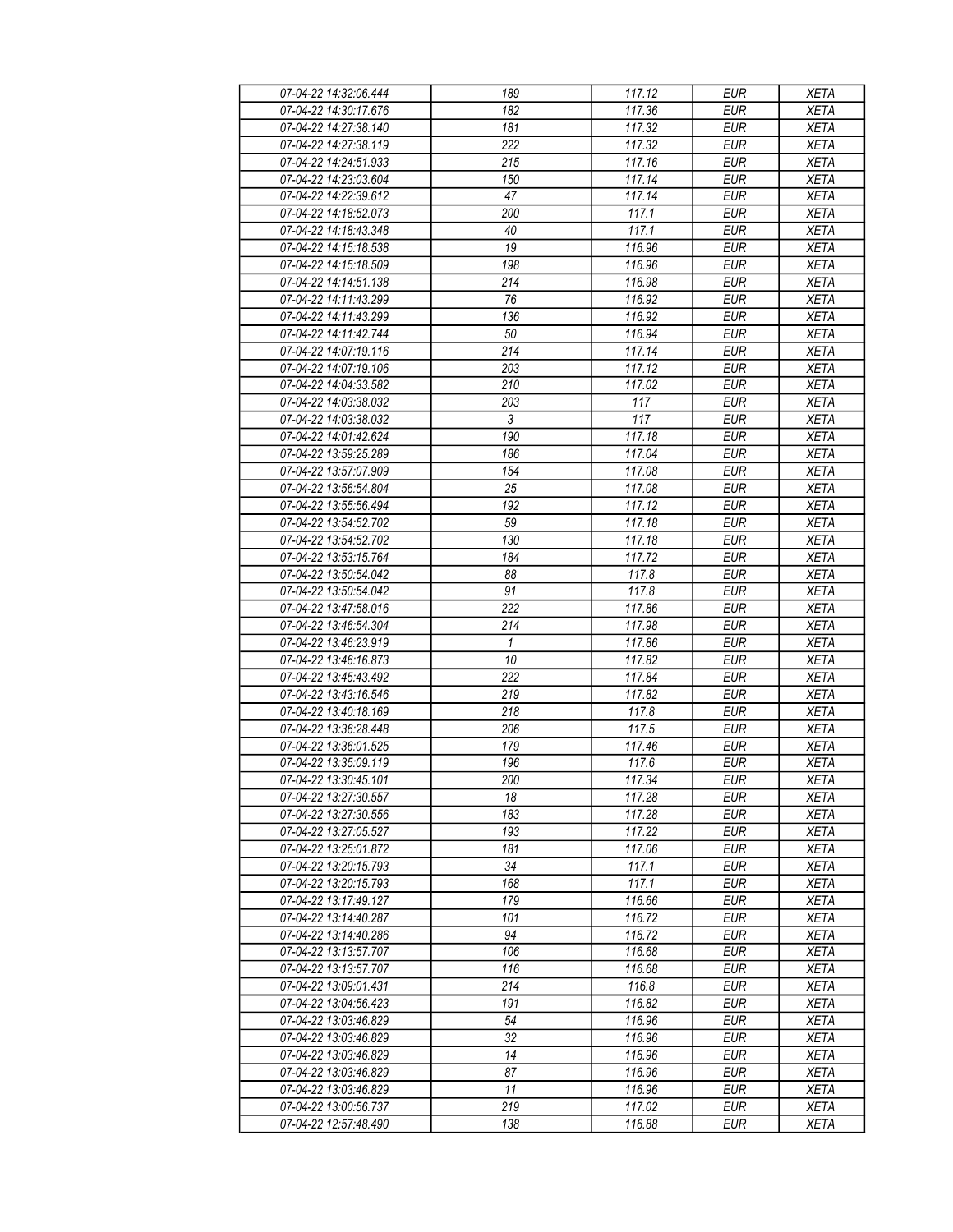| 07-04-22 12:57:48.490 | 46                    | 116.88 | <b>EUR</b>        | <b>XETA</b> |
|-----------------------|-----------------------|--------|-------------------|-------------|
| 07-04-22 12:52:42.841 | 211                   | 116.84 | <b>EUR</b>        | <b>XETA</b> |
| 07-04-22 12:50:24.849 | 183                   | 116.92 | <b>EUR</b>        | <b>XETA</b> |
| 07-04-22 12:47:33.646 | 220                   | 116.86 | <b>EUR</b>        | <b>XETA</b> |
| 07-04-22 12:43:41.486 | 190                   | 116.78 | <b>EUR</b>        | <b>XETA</b> |
| 07-04-22 12:39:46.485 | 179                   | 116.64 | <b>EUR</b>        | <b>XETA</b> |
| 07-04-22 12:38:28.301 | 207                   | 116.54 | <b>EUR</b>        | <b>XETA</b> |
| 07-04-22 12:34:06.603 | 212                   | 116.54 | <b>EUR</b>        | <b>XETA</b> |
| 07-04-22 12:29:15.352 | 107                   | 116.74 | <b>EUR</b>        | <b>XETA</b> |
| 07-04-22 12:29:15.352 | 97                    | 116.74 | <b>EUR</b>        | <b>XETA</b> |
| 07-04-22 12:27:24.761 | 183                   | 116.72 | <b>EUR</b>        | <b>XETA</b> |
| 07-04-22 12:25:16.667 | 192                   | 116.82 | <b>EUR</b>        | <b>XETA</b> |
| 07-04-22 12:22:25.655 | 215                   | 117.02 | <b>EUR</b>        | <b>XETA</b> |
| 07-04-22 12:19:12.365 | 74                    | 116.9  | <b>EUR</b>        | <b>XETA</b> |
| 07-04-22 12:19:12.365 | 118                   | 116.9  | <b>EUR</b>        | <b>XETA</b> |
|                       |                       |        |                   |             |
| 07-04-22 12:14:24.464 | 196<br>$\overline{5}$ | 116.78 | <b>EUR</b><br>EUR | <b>XETA</b> |
| 07-04-22 12:14:23.887 |                       | 116.78 |                   | <b>XETA</b> |
| 07-04-22 12:12:30.332 | 213                   | 116.92 | <b>EUR</b>        | <b>XETA</b> |
| 07-04-22 12:11:28.331 | 57                    | 116.68 | <b>EUR</b>        | <b>XETA</b> |
| 07-04-22 12:11:28.331 | 153                   | 116.66 | <b>EUR</b>        | <b>XETA</b> |
| 07-04-22 12:09:44.679 | 18                    | 116.36 | <b>EUR</b>        | <b>XETA</b> |
| 07-04-22 12:09:44.679 | 172                   | 116.34 | <b>EUR</b>        | <b>XETA</b> |
| 07-04-22 12:08:57.771 | 139                   | 117.22 | <b>EUR</b>        | <b>XETA</b> |
| 07-04-22 12:08:57.771 | 77                    | 117.22 | <b>EUR</b>        | <b>XETA</b> |
| 07-04-22 12:05:43.092 | 100                   | 116.22 | <b>EUR</b>        | <b>XETA</b> |
| 07-04-22 12:05:43.087 | 73                    | 116.22 | <b>EUR</b>        | <b>XETA</b> |
| 07-04-22 12:05:33.201 | 32                    | 116.22 | <b>EUR</b>        | <b>XETA</b> |
| 07-04-22 12:02:45.475 | 193                   | 116.46 | <b>EUR</b>        | <b>XETA</b> |
| 07-04-22 12:02:45.475 | 217                   | 116.46 | <b>EUR</b>        | <b>XETA</b> |
| 07-04-22 11:59:40.117 | 190                   | 116.56 | <b>EUR</b>        | <b>XETA</b> |
| 07-04-22 11:56:49.801 | 88                    | 116.58 | <b>EUR</b>        | <b>XETA</b> |
| 07-04-22 11:56:49.801 | 89                    | 116.58 | <b>EUR</b>        | <b>XETA</b> |
| 07-04-22 11:56:20.722 | 25                    | 116.58 | <b>EUR</b>        | <b>XETA</b> |
| 07-04-22 11:56:14.264 | 160                   | 116.6  | <b>EUR</b>        | <b>XETA</b> |
| 07-04-22 11:56:14.264 | 21                    | 116.6  | <b>EUR</b>        | <b>XETA</b> |
| 07-04-22 11:54:48.210 | 84                    | 116.6  | <b>EUR</b>        | <b>XETA</b> |
| 07-04-22 11:51:43.385 | 160                   | 116.68 | <b>EUR</b>        | <b>XETA</b> |
| 07-04-22 11:50:42.463 | 27                    | 116.68 | <b>EUR</b>        | <b>XETA</b> |
| 07-04-22 11:47:18.465 | 209                   | 116.7  | <b>EUR</b>        | <b>XETA</b> |
| 07-04-22 11:42:09.700 | $\overline{115}$      | 116.48 | <b>EUR</b>        | <b>XETA</b> |
| 07-04-22 11:42:09.700 | 49                    | 116.48 | <b>EUR</b>        | <b>XETA</b> |
| 07-04-22 11:41:52.470 | 45                    | 116.48 | <b>EUR</b>        | <b>XETA</b> |
| 07-04-22 11:41:17.561 | 149                   | 116.56 | <b>EUR</b>        | <b>XETA</b> |
| 07-04-22 11:38:50.551 | 202                   | 116.74 | <b>EUR</b>        | <b>XETA</b> |
| 07-04-22 11:38:50.551 | 6                     | 116.74 | <b>EUR</b>        | <b>XETA</b> |
| 07-04-22 11:33:59.506 | 169                   | 116.56 | <b>EUR</b>        | <b>XETA</b> |
| 07-04-22 11:33:59.506 | 53                    | 116.56 | <b>EUR</b>        | <b>XETA</b> |
| 07-04-22 11:30:44.540 | 99                    | 116.54 | <b>EUR</b>        | <b>XETA</b> |
| 07-04-22 11:30:44.540 | 121                   | 116.54 | <b>EUR</b>        | <b>XETA</b> |
| 07-04-22 11:30:44.540 | 107                   | 116.54 | <b>EUR</b>        | <b>XETA</b> |
| 07-04-22 11:30:37.336 | 82                    | 116.54 | <b>EUR</b>        | <b>XETA</b> |
| 07-04-22 11:26:19.779 | 213                   | 116.56 | <b>EUR</b>        | <b>XETA</b> |
| 07-04-22 11:24:00.016 | 161                   | 116.64 | <b>EUR</b>        | <b>XETA</b> |
| 07-04-22 11:21:07.918 | 108                   | 116.58 | <b>EUR</b>        | <b>XETA</b> |
| 07-04-22 11:21:05.534 | 79                    | 116.58 | <b>EUR</b>        | <b>XETA</b> |
| 07-04-22 11:20:45.571 | 22                    | 116.58 | <b>EUR</b>        | <b>XETA</b> |
| 07-04-22 11:20:36.700 | 156                   | 116.6  | <b>EUR</b>        | <b>XETA</b> |
| 07-04-22 11:20:36.700 | 57                    | 116.6  | <b>EUR</b>        | <b>XETA</b> |
| 07-04-22 11:20:22.336 | $\overline{7}$        | 116.58 | <b>EUR</b>        | <b>XETA</b> |
| 07-04-22 11:16:07.931 | 194                   | 116.58 | <b>EUR</b>        | <b>XETA</b> |
| 07-04-22 11:12:27.622 | 85                    | 116.66 | <b>EUR</b>        | <b>XETA</b> |
|                       |                       |        |                   |             |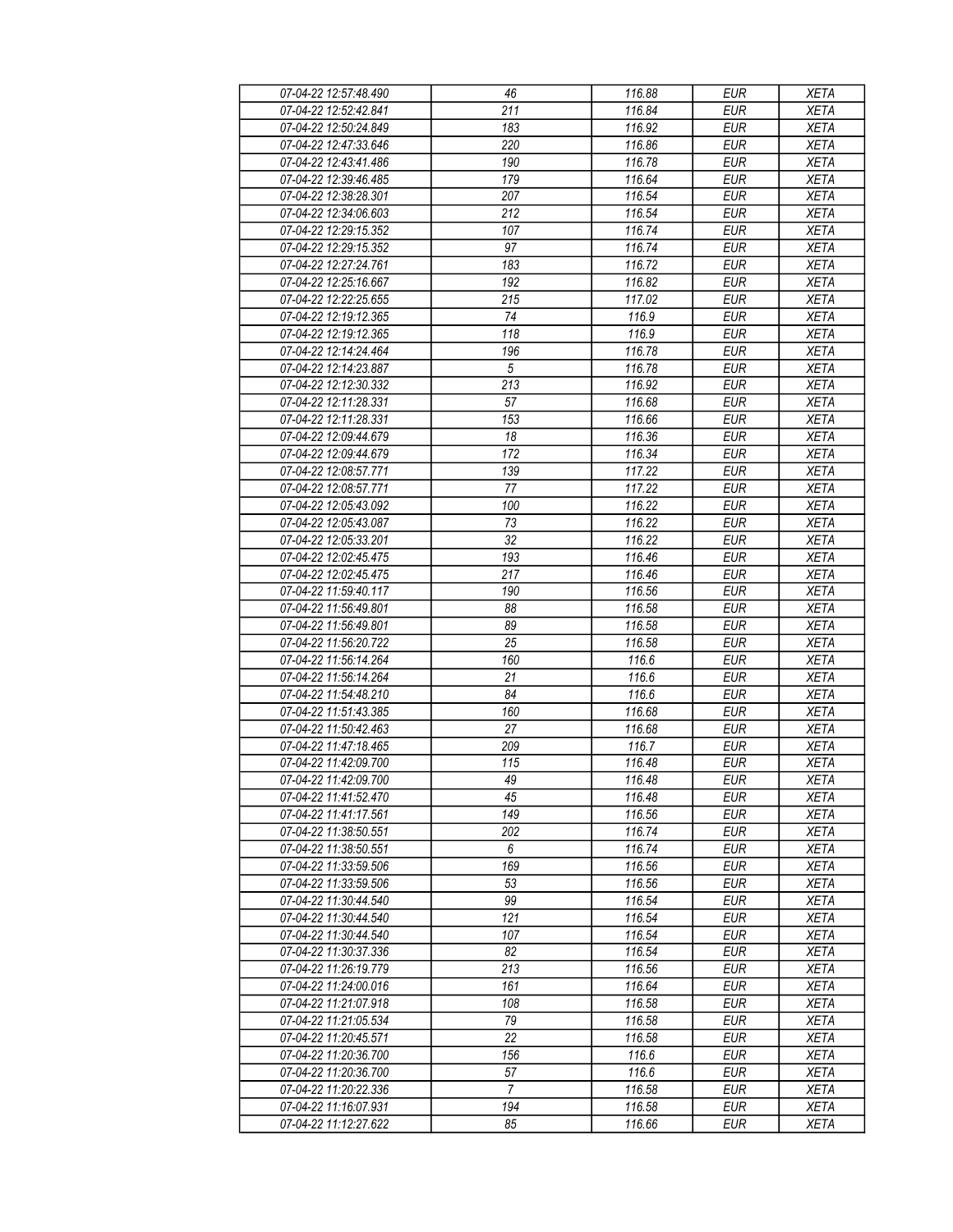| 07-04-22 11:12:27.622 | 111              | 116.66 | <b>EUR</b> | <b>XETA</b> |
|-----------------------|------------------|--------|------------|-------------|
| 07-04-22 11:09:33.932 | 196              | 116.72 | <b>EUR</b> | <b>XETA</b> |
| 07-04-22 11:07:06.315 | 209              | 116.56 | <b>EUR</b> | <b>XETA</b> |
| 07-04-22 11:04:49.643 | 212              | 116.66 | <b>EUR</b> | <b>XETA</b> |
| 07-04-22 11:00:55.416 | 99               | 116.52 | <b>EUR</b> | <b>XETA</b> |
| 07-04-22 11:00:55.416 | 93               | 116.52 | <b>EUR</b> | <b>XETA</b> |
| 07-04-22 10:57:05.047 | 125              | 116.68 | <b>EUR</b> | <b>XETA</b> |
| 07-04-22 10:57:05.047 | 62               | 116.68 | <b>EUR</b> | <b>XETA</b> |
| 07-04-22 10:56:51.231 | 51               | 116.68 | <b>EUR</b> | <b>XETA</b> |
| 07-04-22 10:56:51.231 | $\overline{32}$  | 116.68 | <b>EUR</b> | <b>XETA</b> |
| 07-04-22 10:56:37.031 | 82               | 116.68 | <b>EUR</b> | <b>XETA</b> |
| 07-04-22 10:56:36.480 | 69               | 116.68 | <b>EUR</b> | <b>XETA</b> |
| 07-04-22 10:54:04.349 | 188              | 116.7  | <b>EUR</b> | <b>XETA</b> |
| 07-04-22 10:51:37.779 | 184              | 116.54 | <b>EUR</b> | <b>XETA</b> |
| 07-04-22 10:50:05.463 | 187              | 116.44 | EUR        | <b>XETA</b> |
| 07-04-22 10:46:34.244 | 189              | 116.62 | <b>EUR</b> | <b>XETA</b> |
| 07-04-22 10:42:29.920 | 54               | 116.7  | EUR        | <b>XETA</b> |
| 07-04-22 10:42:29.920 | 120              | 116.7  |            | <b>XETA</b> |
|                       |                  |        | <b>EUR</b> |             |
| 07-04-22 10:42:14.933 | 45               | 116.7  | <b>EUR</b> | <b>XETA</b> |
| 07-04-22 10:38:48.165 | 199              | 116.94 | <b>EUR</b> | <b>XETA</b> |
| 07-04-22 10:38:48.179 | 201              | 116.94 | <b>EUR</b> | <b>XETA</b> |
| 07-04-22 10:34:41.976 | 27               | 116.7  | <b>EUR</b> | <b>XETA</b> |
| 07-04-22 10:34:41.976 | 59               | 116.7  | <b>EUR</b> | <b>XETA</b> |
| 07-04-22 10:34:41.973 | 99               | 116.7  | <b>EUR</b> | <b>XETA</b> |
| 07-04-22 10:32:52.174 | 175              | 116.76 | <b>EUR</b> | <b>XETA</b> |
| 07-04-22 10:32:52.174 | $\boldsymbol{9}$ | 116.76 | EUR        | <b>XETA</b> |
| 07-04-22 10:29:45.862 | 87               | 116.64 | <b>EUR</b> | <b>XETA</b> |
| 07-04-22 10:29:45.862 | $\overline{14}$  | 116.64 | <b>EUR</b> | <b>XETA</b> |
| 07-04-22 10:29:45.862 | 87               | 116.64 | <b>EUR</b> | <b>XETA</b> |
| 07-04-22 10:28:25.007 | 157              | 116.66 | <b>EUR</b> | <b>XETA</b> |
| 07-04-22 10:28:25.006 | 39               | 116.66 | <b>EUR</b> | <b>XETA</b> |
| 07-04-22 10:25:09.347 | 201              | 116.7  | <b>EUR</b> | <b>XETA</b> |
| 07-04-22 10:23:25.880 | 196              | 116.84 | <b>EUR</b> | <b>XETA</b> |
| 07-04-22 10:20:20.774 | 216              | 116.78 | <b>EUR</b> | <b>XETA</b> |
| 07-04-22 10:18:14.851 | 221              | 117.04 | <b>EUR</b> | <b>XETA</b> |
| 07-04-22 10:18:08.016 | 24               | 117.1  | <b>EUR</b> | <b>XETA</b> |
| 07-04-22 10:18:08.016 | 197              | 117.08 | <b>EUR</b> | <b>XETA</b> |
| 07-04-22 10:17:34.668 | 130              | 116.92 | <b>EUR</b> | <b>XETA</b> |
| 07-04-22 10:15:06.963 | 123              | 116.72 | <b>EUR</b> | <b>XETA</b> |
| 07-04-22 10:15:05.725 | $\overline{59}$  | 116.72 | <b>EUR</b> | <b>XETA</b> |
| 07-04-22 10:12:43.678 | 127              | 116.72 | <b>EUR</b> | <b>XETA</b> |
| 07-04-22 10:12:40.448 | 80               | 116.72 | <b>EUR</b> | <b>XETA</b> |
| 07-04-22 10:10:15.394 | 201              | 116.86 | <b>EUR</b> | <b>XETA</b> |
| 07-04-22 10:09:34.351 | 90               | 116.88 | <b>EUR</b> | <b>XETA</b> |
| 07-04-22 10:08:39.320 | 179              | 116.82 | <b>EUR</b> | <b>XETA</b> |
| 07-04-22 10:08:38.142 | 70               | 116.84 | <b>EUR</b> | <b>XETA</b> |
| 07-04-22 10:08:38.142 | 108              | 116.84 | <b>EUR</b> | <b>XETA</b> |
| 07-04-22 10:07:13.238 | 189              | 116.84 | <b>EUR</b> | <b>XETA</b> |
| 07-04-22 10:04:34.048 | 195              | 116.74 | <b>EUR</b> | <b>XETA</b> |
| 07-04-22 10:02:23.458 | 28               | 116.66 | <b>EUR</b> | <b>XETA</b> |
| 07-04-22 10:02:23.458 | 155              | 116.66 | <b>EUR</b> | <b>XETA</b> |
| 07-04-22 10:00:30.335 | 34               | 116.72 | <b>EUR</b> | <b>XETA</b> |
| 07-04-22 10:00:30.334 | 175              | 116.72 | <b>EUR</b> | <b>XETA</b> |
| 07-04-22 09:59:54.594 | 190              | 116.8  | <b>EUR</b> | <b>XETA</b> |
| 07-04-22 09:58:03.056 | 17               | 116.78 | <b>EUR</b> | <b>XETA</b> |
| 07-04-22 09:58:03.056 | 205              | 116.78 | <b>EUR</b> | <b>XETA</b> |
| 07-04-22 09:54:00.353 | 188              | 116.54 | <b>EUR</b> | <b>XETA</b> |
| 07-04-22 09:50:23.065 | 190              | 116.42 | <b>EUR</b> | <b>XETA</b> |
| 07-04-22 09:50:23.065 | 157              | 116.42 | <b>EUR</b> | <b>XETA</b> |
| 07-04-22 09:50:23.065 | 31               | 116.42 | <b>EUR</b> | <b>XETA</b> |
| 07-04-22 09:50:16.676 | 90               | 116.5  | <b>EUR</b> | <b>XETA</b> |
|                       |                  |        |            |             |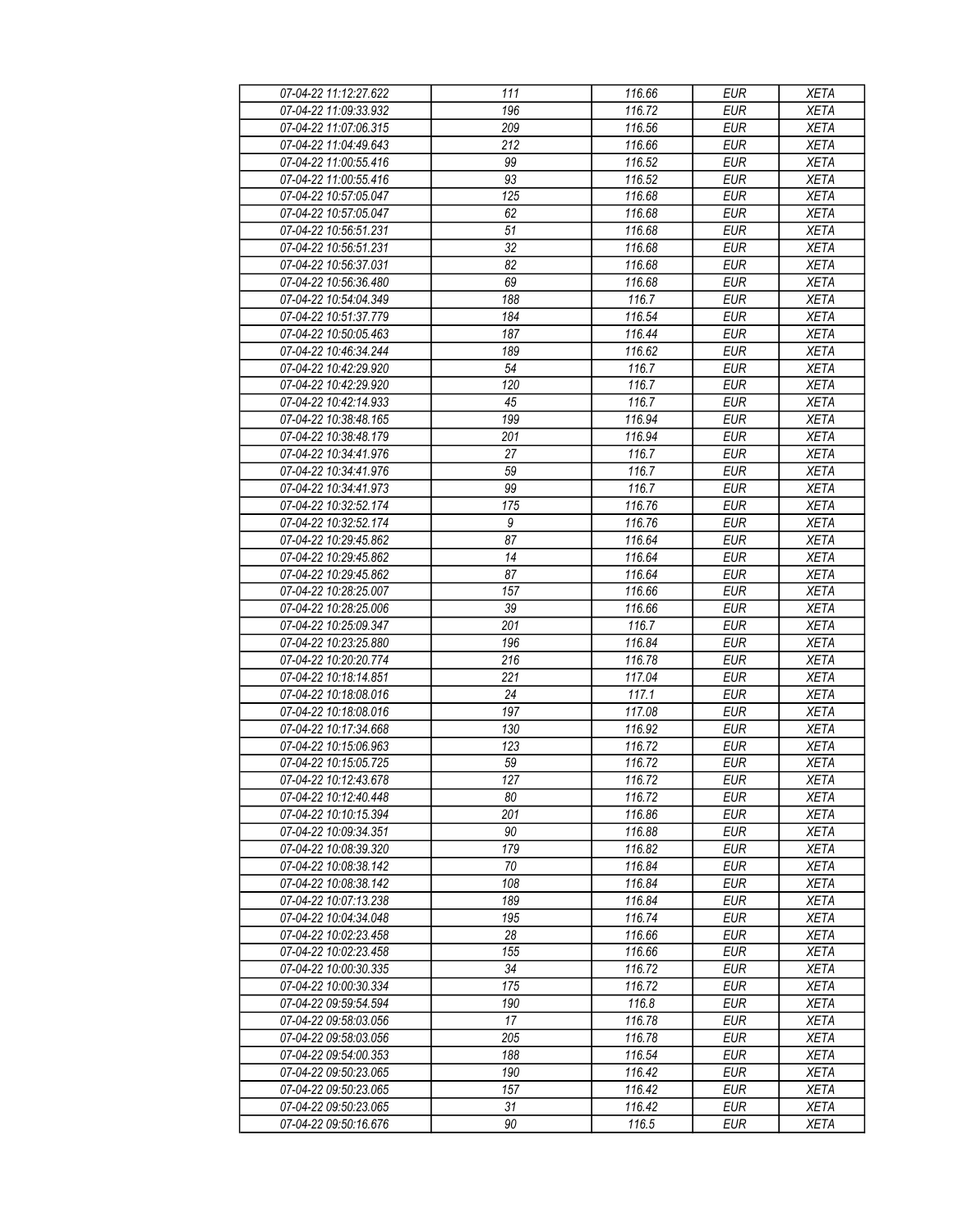| 07-04-22 09:45:46.788                          | 221              | 116.6            | <b>EUR</b>               | <b>XETA</b>                |
|------------------------------------------------|------------------|------------------|--------------------------|----------------------------|
| 07-04-22 09:44:34.686                          | 198              | 116.7            | <b>EUR</b>               | <b>XETA</b>                |
| 07-04-22 09:44:32.957                          | $\overline{218}$ | 116.72           | <b>EUR</b>               | <b>XETA</b>                |
| 07-04-22 09:39:02.477                          | 106              | 116.3            | <b>EUR</b>               | <b>XETA</b>                |
| 07-04-22 09:38:37.602                          | 83               | 116.3            | <b>EUR</b>               | <b>XETA</b>                |
| 07-04-22 09:36:52.171                          | 187              | 116.38           | <b>EUR</b>               | <b>XETA</b>                |
| 07-04-22 09:35:59.811                          | 133              | 116.6            | <b>EUR</b>               | <b>XETA</b>                |
| 07-04-22 09:35:59.811                          | 49               | 116.6            | <b>EUR</b>               | <b>XETA</b>                |
| 07-04-22 09:31:38.050                          | 211              | 116.34           | <b>EUR</b>               | <b>XETA</b>                |
| 07-04-22 09:31:38.050                          | 215              | 116.34           | <b>EUR</b>               | <b>XETA</b>                |
| 07-04-22 09:27:59.259                          | 193              | 116.3            | <b>EUR</b>               | <b>XETA</b>                |
| 07-04-22 09:26:31.656                          | 192              | 116.24           | <b>EUR</b>               | <b>XETA</b>                |
| 07-04-22 09:26:10.239                          | 199              | 116.14           | <b>EUR</b>               | <b>XETA</b>                |
| 07-04-22 09:25:48.748                          | 197              | 116.08           | <b>EUR</b>               | <b>XETA</b>                |
| 07-04-22 09:24:06.978                          | 171              | 115.86           | EUR                      | <b>XETA</b>                |
| 07-04-22 09:24:06.978                          | 36               | 115.86           | <b>EUR</b>               | <b>XETA</b>                |
| 07-04-22 09:21:38.155                          | 46               | 116.02           | <b>EUR</b>               | <b>XETA</b>                |
| 07-04-22 09:21:38.156                          | 77               | 116.02           | <b>EUR</b>               | <b>XETA</b>                |
| 07-04-22 09:21:38.155                          | 81               | 116.02           | <b>EUR</b>               | <b>XETA</b>                |
| 07-04-22 09:21:38.156                          | 188              | 116              | <b>EUR</b>               | <b>XETA</b>                |
| 07-04-22 09:18:03.390                          | 198              | 115.88           | <b>EUR</b>               | <b>XETA</b>                |
| 07-04-22 09:14:19.799                          | 35               | 115.82           | <b>EUR</b>               | <b>XETA</b>                |
| 07-04-22 09:14:19.799                          | 172              | 115.82           | <b>EUR</b>               | <b>XETA</b>                |
| 07-04-22 09:12:59.648                          | 6                | 115.94           | <b>EUR</b>               | <b>XETA</b>                |
| 07-04-22 09:12:59.647                          | 191              | 115.94           | <b>EUR</b>               | <b>XETA</b>                |
|                                                | 201              | 116              | EUR                      | <b>XETA</b>                |
| 07-04-22 09:12:51.883                          | 217              |                  |                          |                            |
| 07-04-22 09:10:14.719<br>07-04-22 09:07:31.768 | 203              | 116.02<br>115.86 | <b>EUR</b><br><b>EUR</b> | <b>XETA</b><br><b>XETA</b> |
| 07-04-22 09:07:02.897                          | 54               |                  | <b>EUR</b>               |                            |
| 07-04-22 09:05:27.181                          |                  | 115.8<br>115.58  |                          | <b>XETA</b>                |
|                                                | 191              |                  | <b>EUR</b>               | <b>XETA</b>                |
| 07-04-22 09:04:10.318                          | 206              | 115.58           | <b>EUR</b>               | <b>XETA</b>                |
| 07-04-22 09:02:38.156                          | 203              | 115.74           | <b>EUR</b>               | <b>XETA</b>                |
| 07-04-22 09:02:38.137                          | 180              | 115.76           | <b>EUR</b>               | <b>XETA</b>                |
| 07-04-22 09:02:13.218                          | 194              | 116              | <b>EUR</b>               | <b>XETA</b>                |
| 07-04-22 09:00:53.268                          | 203              | 116.04           | <b>EUR</b>               | <b>XETA</b>                |
| 07-04-22 08:58:37.423                          | 16               | 116.3            | <b>EUR</b>               | <b>XETA</b>                |
| 07-04-22 08:58:37.423                          | 179              | 116.3            | <b>EUR</b>               | <b>XETA</b>                |
| 07-04-22 08:57:20.041                          | 54               | 116.38           | <b>EUR</b>               | <b>XETA</b>                |
| 07-04-22 08:57:20.041                          | 164              | 116.38           | <b>EUR</b>               | <b>XETA</b>                |
| 07-04-22 08:57:10.407                          | 190              | 116.4            | <b>EUR</b>               | <b>XETA</b>                |
| 07-04-22 08:57:10.398                          | 192              | 116.4            | <b>EUR</b>               | <b>XETA</b>                |
| 07-04-22 08:55:43.936                          | 222              | 116.58           | <b>EUR</b>               | <b>XETA</b>                |
| 07-04-22 08:55:08.034                          | 114              | 116.72           | <b>EUR</b>               | <b>XETA</b>                |
| 07-04-22 08:55:08.034                          | 100              | 116.72           | <b>EUR</b>               | <b>XETA</b>                |
| 07-04-22 08:53:20.692                          | 182              | 116.72           | <b>EUR</b>               | <b>XETA</b>                |
| 07-04-22 08:52:37.322                          | 212              | 116.82           | <b>EUR</b>               | <b>XETA</b>                |
| 07-04-22 08:50:32.111                          | 195              | 116.94           | <b>EUR</b>               | <b>XETA</b>                |
| 07-04-22 08:48:39.671                          | 122              | 116.96           | <b>EUR</b>               | <b>XETA</b>                |
| 07-04-22 08:48:39.671                          | 81               | 116.96           | <b>EUR</b>               | <b>XETA</b>                |
| 07-04-22 08:48:15.348                          | 200              | 117.02           | <b>EUR</b>               | <b>XETA</b>                |
| 07-04-22 08:45:45.706                          | 179              | 116.88           | <b>EUR</b>               | <b>XETA</b>                |
| 07-04-22 08:45:45.706                          | 32               | 116.88           | <b>EUR</b>               | <b>XETA</b>                |
| 07-04-22 08:42:48.630                          | 193              | 116.84           | <b>EUR</b>               | <b>XETA</b>                |
| 07-04-22 08:41:32.110                          | 35               | 117.02           | <b>EUR</b>               | <b>XETA</b>                |
| 07-04-22 08:41:32.110                          | 153              | 117.02           | <b>EUR</b>               | <b>XETA</b>                |
| 07-04-22 08:40:23.806                          | 217              | 117.02           | <b>EUR</b>               | <b>XETA</b>                |
| 07-04-22 08:38:46.587                          | 182              | 117.28           | <b>EUR</b>               | <b>XETA</b>                |
| 07-04-22 08:36:30.673                          | 192              | 117.18           | <b>EUR</b>               | <b>XETA</b>                |
| 07-04-22 08:35:03.494                          | 190              | 117.16           | <b>EUR</b>               | <b>XETA</b>                |
| 07-04-22 08:34:07.061                          | 63               | 116.88           | <b>EUR</b>               | <b>XETA</b>                |
| 07-04-22 08:34:03.995                          | 137              | 116.88           | <b>EUR</b>               | <b>XETA</b>                |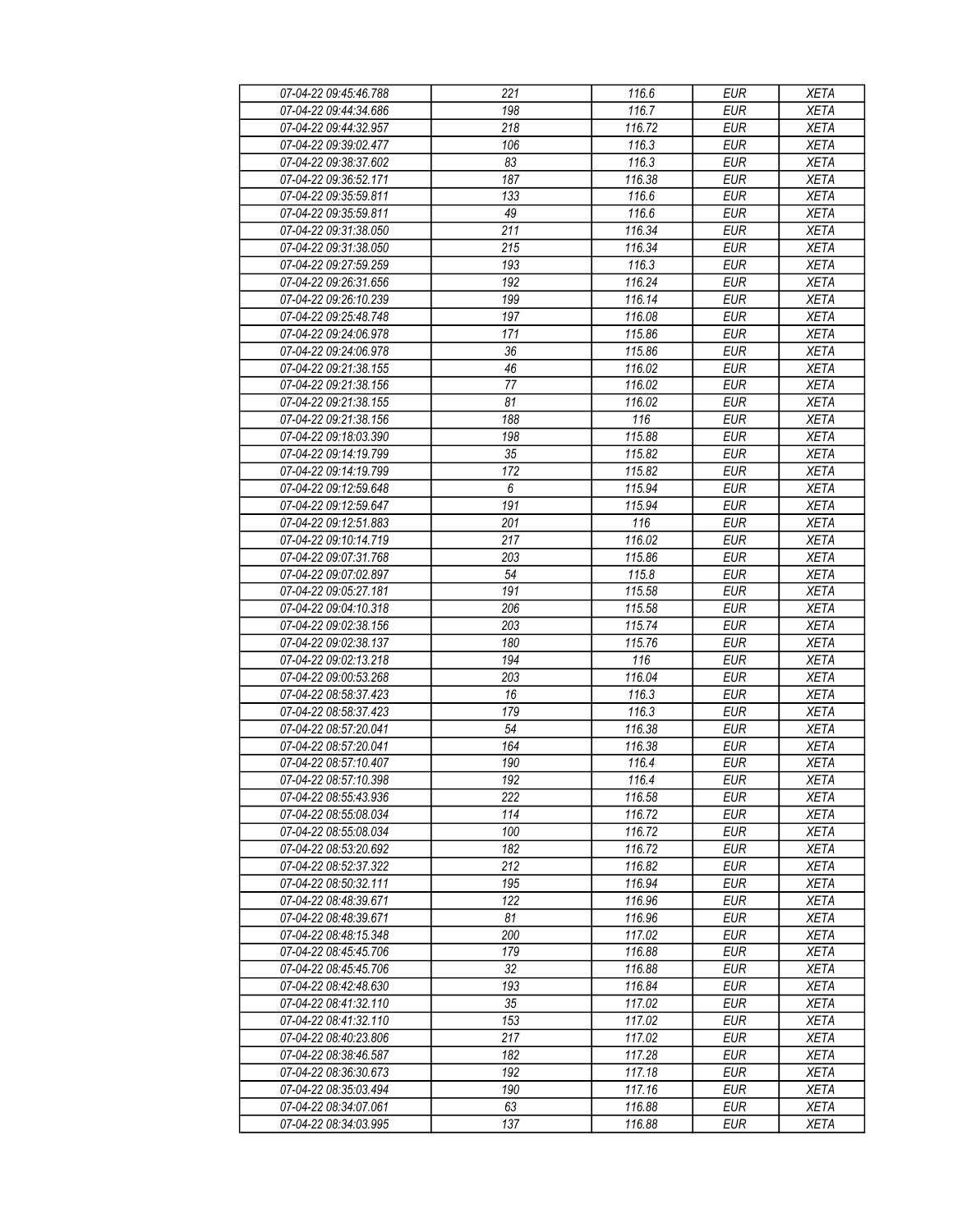| 07-04-22 08:33:50.189 | 193 | 116.92 | <b>EUR</b> | <b>XETA</b> |
|-----------------------|-----|--------|------------|-------------|
| 07-04-22 08:31:37.209 | 196 | 116.94 | <b>EUR</b> | <b>XETA</b> |
| 07-04-22 08:30:44.543 | 199 | 117    | <b>EUR</b> | <b>XETA</b> |
| 07-04-22 08:29:58.025 | 212 | 117.14 | <b>EUR</b> | <b>XETA</b> |
| 07-04-22 08:27:39.191 | 180 | 117.36 | <b>EUR</b> | <b>XETA</b> |
| 07-04-22 08:26:34.785 | 174 | 117.5  | <b>EUR</b> | <b>XETA</b> |
| 07-04-22 08:26:34.785 | 19  | 117.5  | <b>EUR</b> | <b>XETA</b> |
| 07-04-22 08:24:25.263 | 207 | 117.48 | <b>EUR</b> | <b>XETA</b> |
| 07-04-22 08:23:19.965 | 182 | 117.34 | <b>EUR</b> | <b>XETA</b> |
| 07-04-22 08:21:50.836 | 145 | 117.02 | <b>EUR</b> | <b>XETA</b> |
| 07-04-22 08:21:50.836 | 70  | 117.02 | <b>EUR</b> | <b>XETA</b> |
| 07-04-22 08:20:49.241 | 213 | 117.1  | <b>EUR</b> | <b>XETA</b> |
| 07-04-22 08:19:33.511 | 179 | 117.02 | <b>EUR</b> | <b>XETA</b> |
| 07-04-22 08:18:39.216 | 70  | 117.3  | <b>EUR</b> | <b>XETA</b> |
| 07-04-22 08:18:39.216 | 112 | 117.3  | <b>EUR</b> | <b>XETA</b> |
| 07-04-22 08:18:18.350 | 197 | 117.42 | <b>EUR</b> | <b>XETA</b> |
| 07-04-22 08:16:40.943 | 213 | 117.1  | <b>EUR</b> | <b>XETA</b> |
| 07-04-22 08:15:14.901 | 20  | 117.28 | <b>EUR</b> | <b>XETA</b> |
| 07-04-22 08:15:14.901 | 167 | 117.28 | <b>EUR</b> | <b>XETA</b> |
| 07-04-22 08:14:10.924 | 210 | 117.42 | <b>EUR</b> | <b>XETA</b> |
| 07-04-22 08:12:41.222 | 207 | 117.66 | <b>EUR</b> | <b>XETA</b> |
| 07-04-22 08:12:14.673 | 201 | 117.6  | <b>EUR</b> | <b>XETA</b> |
| 07-04-22 08:12:02.850 | 204 | 117.62 | <b>EUR</b> | <b>XETA</b> |
| 07-04-22 08:10:34.903 | 155 | 117.5  | <b>EUR</b> | <b>XETA</b> |
| 07-04-22 08:10:34.901 | 48  | 117.5  | <b>EUR</b> | <b>XETA</b> |
| 07-04-22 08:09:28.231 | 188 | 117.24 | <b>EUR</b> | <b>XETA</b> |
| 07-04-22 08:08:18.487 | 212 | 117.06 | <b>EUR</b> | <b>XETA</b> |
| 07-04-22 08:07:08.625 | 208 | 117.12 | <b>EUR</b> | <b>XETA</b> |
| 07-04-22 08:06:19.229 | 69  | 117.18 | <b>EUR</b> | <b>XETA</b> |
| 07-04-22 08:06:19.229 | 150 | 117.16 | <b>EUR</b> | <b>XETA</b> |
| 07-04-22 08:06:19.218 | 208 | 117.16 | <b>EUR</b> | <b>XETA</b> |
| 07-04-22 08:05:37.358 | 55  | 117.34 | <b>EUR</b> | <b>XETA</b> |
| 07-04-22 08:05:37.358 | 164 | 117.34 | <b>EUR</b> | <b>XETA</b> |
| 07-04-22 08:04:35.476 | 198 | 117.2  | <b>EUR</b> | <b>XETA</b> |
| 07-04-22 08:03:27.633 | 63  | 117.28 | <b>EUR</b> | <b>XETA</b> |
| 07-04-22 08:03:27.633 | 140 | 117.28 | <b>EUR</b> | <b>XETA</b> |
| 07-04-22 08:02:37.696 | 200 | 117.14 | <b>EUR</b> | <b>XETA</b> |
| 07-04-22 08:02:37.696 | 221 | 117.14 | <b>EUR</b> | <b>XETA</b> |
| 07-04-22 08:02:10.745 | 203 | 117.64 | <b>EUR</b> | <b>XETA</b> |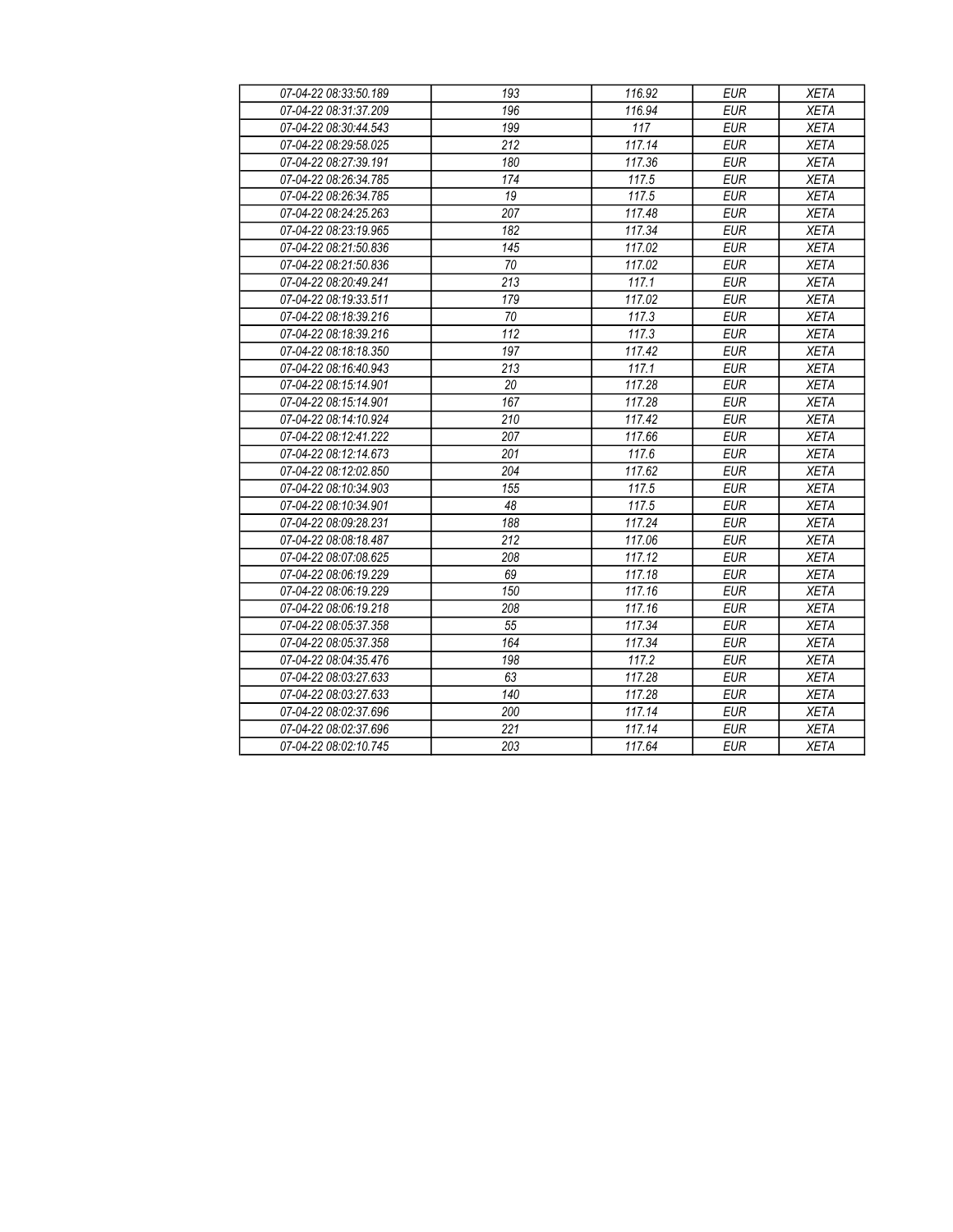## Each order relating to the buy-back programme above according to Art. 5 sec. 3 MAR in conjunction with Art. 25 sec. 1 and 2 MiFiR

In red colour are the fields according to Table 2 of the Annex of Del. Regulation (EU) 2017/580; alternatively you may report the

| Date and Time according to field 9 | <b>Segment MIC code</b><br>according to field 16 | <b>Transaction price</b><br>according to field 28 | <b>Price currency according</b><br>to field 29 | <b>Buy-sell indicator</b><br>according to field 32 |
|------------------------------------|--------------------------------------------------|---------------------------------------------------|------------------------------------------------|----------------------------------------------------|
| 07-04-22 16:29:35.154              | <b>XETA</b>                                      | 115.9                                             | <b>EUR</b>                                     | <b>BUY</b>                                         |
| 07-04-22 16:29:14.443              | <b>XETA</b>                                      | 115.88                                            | <b>EUR</b>                                     | <b>BUY</b>                                         |
| 07-04-22 16:28:45.397              | <b>XETA</b>                                      | 115.98                                            | <b>EUR</b>                                     | <b>BUY</b>                                         |
| 07-04-22 16:28:34.401              | <b>XETA</b>                                      | 115.96                                            | <b>EUR</b>                                     | <b>BUY</b>                                         |
| 07-04-22 16:28:17.068              | <b>XETA</b>                                      | 116                                               | <b>EUR</b>                                     | <b>BUY</b>                                         |
| 07-04-22 16:28:00.787              | <b>XETA</b>                                      | 116.02                                            | <b>EUR</b>                                     | <b>BUY</b>                                         |
| 07-04-22 16:28:00.786              | <b>XETA</b>                                      | 116.02                                            | <b>EUR</b>                                     | <b>BUY</b>                                         |
| 07-04-22 16:27:36.175              | <b>XETA</b>                                      | 116.04                                            | <b>EUR</b>                                     | <b>BUY</b>                                         |
| 07-04-22 16:27:27.197              | <b>XETA</b>                                      | 116.06                                            | <b>EUR</b>                                     | <b>BUY</b>                                         |
| 07-04-22 16:27:21.797              | <b>XETA</b>                                      | 116.04                                            | <b>EUR</b>                                     | <b>BUY</b>                                         |
| 07-04-22 16:27:21.797              | <b>XETA</b>                                      | 116.04                                            | <b>EUR</b>                                     | <b>BUY</b>                                         |
| 07-04-22 16:27:05.264              | <b>XETA</b>                                      | 116.06                                            | <b>EUR</b>                                     | <b>BUY</b>                                         |
| 07-04-22 16:27:02.893              | <b>XETA</b>                                      | 116.08                                            | <b>EUR</b>                                     | <b>BUY</b>                                         |
| 07-04-22 16:25:51.360              | <b>XETA</b>                                      | 116.22                                            | <b>EUR</b>                                     | <b>BUY</b>                                         |
| 07-04-22 16:24:16.444              | <b>XETA</b>                                      | 116.26                                            | <b>EUR</b>                                     | <b>BUY</b>                                         |
| 07-04-22 16:23:51.638              | <b>XETA</b>                                      | 116.28                                            | <b>EUR</b>                                     | <b>BUY</b>                                         |
| 07-04-22 16:23:51.638              | <b>XETA</b>                                      | 116.28                                            | <b>EUR</b>                                     | <b>BUY</b>                                         |
| 07-04-22 16:23:51.638              | <b>XETA</b>                                      | 116.28                                            | <b>EUR</b>                                     | <b>BUY</b>                                         |
| 07-04-22 16:22:48.958              | <b>XETA</b>                                      | 116.26                                            | <b>EUR</b>                                     | <b>BUY</b>                                         |
| 07-04-22 16:21:18.191              | <b>XETA</b>                                      | 116.2                                             | <b>EUR</b>                                     | <b>BUY</b>                                         |
| 07-04-22 16:20:00.907              | <b>XETA</b>                                      | 116.22                                            | <b>EUR</b>                                     | <b>BUY</b>                                         |
| 07-04-22 16:20:00.907              | <b>XETA</b>                                      | 116.22                                            | <b>EUR</b>                                     | <b>BUY</b>                                         |
| 07-04-22 16:18:27.716              | <b>XETA</b>                                      | 116.3                                             | <b>EUR</b>                                     | <b>BUY</b>                                         |
| 07-04-22 16:16:12.901              | <b>XETA</b>                                      | 116.28                                            | <b>EUR</b>                                     | <b>BUY</b>                                         |
| 07-04-22 16:16:12.901              | <b>XETA</b>                                      | 116.28                                            | <b>EUR</b>                                     | <b>BUY</b>                                         |
| 07-04-22 16:14:16.392              | <b>XETA</b>                                      | 116.3                                             | <b>EUR</b>                                     | <b>BUY</b>                                         |
| 07-04-22 16:12:10.986              | <b>XETA</b>                                      | 116.1                                             | <b>EUR</b>                                     | <b>BUY</b>                                         |
| 07-04-22 16:11:42.867              | <b>XETA</b>                                      | 116.16                                            | <b>EUR</b>                                     | <b>BUY</b>                                         |
| 07-04-22 16:11:42.863              | <b>XETA</b>                                      | 116.14                                            | <b>EUR</b>                                     | <b>BUY</b>                                         |
| 07-04-22 16:10:10.786              | <b>XETA</b>                                      | 116.18                                            | <b>EUR</b>                                     | <b>BUY</b>                                         |
| 07-04-22 16:10:10.786              | <b>XETA</b>                                      | 116.18                                            | <b>EUR</b>                                     | <b>BUY</b>                                         |
| 07-04-22 16:08:15.292              | <b>XETA</b>                                      | 116.24                                            | <b>EUR</b>                                     | <b>BUY</b>                                         |
| 07-04-22 16:05:58.559              | <b>XETA</b>                                      | 116.32                                            | <b>EUR</b>                                     | <b>BUY</b>                                         |
| 07-04-22 16:05:47.778              | <b>XETA</b>                                      | 116.32                                            | <b>EUR</b>                                     | <b>BUY</b>                                         |
| 07-04-22 16:04:20.893              | <b>XETA</b>                                      | 116.36                                            | <b>EUR</b>                                     | <b>BUY</b>                                         |
| 07-04-22 16:02:00.338              | <b>XETA</b>                                      | 116.38                                            | <b>EUR</b>                                     | <b>BUY</b>                                         |
| 07-04-22 16:02:00.334              | <b>XETA</b>                                      | 116.38                                            | <b>EUR</b>                                     | <b>BUY</b>                                         |
| 07-04-22 16:02:00.332              | <b>XETA</b>                                      | 116.38                                            | <b>EUR</b>                                     | <b>BUY</b>                                         |
| 07-04-22 16:01:36.648              | <b>XETA</b>                                      | 116.38                                            | <b>EUR</b>                                     | <b>BUY</b>                                         |
| 07-04-22 15:59:40.203              | <b>XETA</b>                                      | 116.12                                            | <b>EUR</b>                                     | <b>BUY</b>                                         |
| 07-04-22 15:59:40.199              | <b>XETA</b>                                      | 116.12                                            | <b>EUR</b>                                     | <b>BUY</b>                                         |
| 07-04-22 15:59:12.153              | <b>XETA</b>                                      | 116.16                                            | <b>EUR</b>                                     | <b>BUY</b>                                         |
| 07-04-22 15:57:48.313              | <b>XETA</b>                                      | 116.22                                            | <b>EUR</b>                                     | <b>BUY</b>                                         |
| 07-04-22 15:57:48.313              | <b>XETA</b>                                      | 116.22                                            | <b>EUR</b>                                     | <b>BUY</b>                                         |
| 07-04-22 15:55:41.732              | <b>XETA</b>                                      | 116.2                                             | <b>EUR</b>                                     | <b>BUY</b>                                         |
| 07-04-22 15:55:41.732              | <b>XETA</b>                                      | 116.2                                             | <b>EUR</b>                                     | <b>BUY</b>                                         |
| 07-04-22 15:53:06.121              | <b>XETA</b>                                      | 116.24                                            | <b>EUR</b>                                     | <b>BUY</b>                                         |
| 07-04-22 15:53:06.121              | <b>XETA</b>                                      | 116.24                                            | <b>EUR</b>                                     | <b>BUY</b>                                         |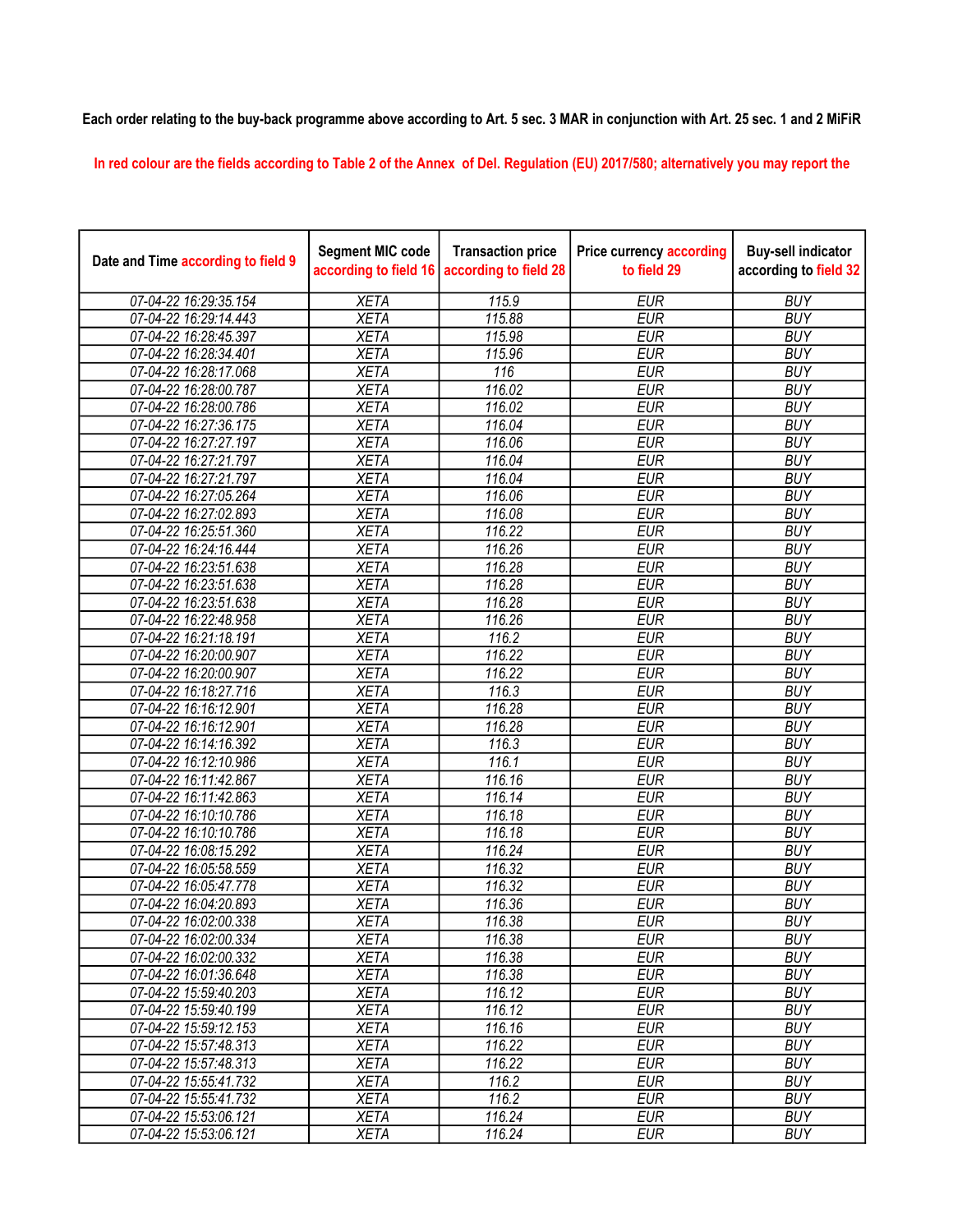| 07-04-22 15:53:06.122 | <b>XETA</b> | 116.24              | <b>EUR</b> | <b>BUY</b> |
|-----------------------|-------------|---------------------|------------|------------|
| 07-04-22 15:52:28.244 | <b>XETA</b> | $\overline{116.22}$ | <b>EUR</b> | <b>BUY</b> |
| 07-04-22 15:52:28.083 | <b>XETA</b> | 116.22              | <b>EUR</b> | <b>BUY</b> |
| 07-04-22 15:50:21.841 | <b>XETA</b> | 116.24              | <b>EUR</b> | <b>BUY</b> |
| 07-04-22 15:50:21.841 | <b>XETA</b> | 116.24              | <b>EUR</b> | <b>BUY</b> |
| 07-04-22 15:48:22.297 | <b>XETA</b> | 116.18              | <b>EUR</b> | <b>BUY</b> |
| 07-04-22 15:45:48.015 | <b>XETA</b> | 116.2               | <b>EUR</b> | <b>BUY</b> |
| 07-04-22 15:45:44.339 | <b>XETA</b> | 116.22              | <b>EUR</b> | <b>BUY</b> |
| 07-04-22 15:45:11.587 | <b>XETA</b> | 116.18              | <b>EUR</b> | <b>BUY</b> |
| 07-04-22 15:43:01.031 | <b>XETA</b> | 116.22              | <b>EUR</b> | <b>BUY</b> |
| 07-04-22 15:40:01.183 | <b>XETA</b> | 116.34              | <b>EUR</b> | <b>BUY</b> |
| 07-04-22 15:38:01.452 | <b>XETA</b> | 116.4               | <b>EUR</b> | <b>BUY</b> |
| 07-04-22 15:37:00.868 | <b>XETA</b> | 116.54              | <b>EUR</b> | <b>BUY</b> |
| 07-04-22 15:36:50.957 | <b>XETA</b> | 116.52              | <b>EUR</b> | <b>BUY</b> |
| 07-04-22 15:35:10.076 | <b>XETA</b> | 116.6               | <b>EUR</b> | <b>BUY</b> |
| 07-04-22 15:35:10.076 | <b>XETA</b> | 116.6               | <b>EUR</b> | <b>BUY</b> |
| 07-04-22 15:32:50.260 | <b>XETA</b> | 116.52              | <b>EUR</b> | <b>BUY</b> |
| 07-04-22 15:32:50.260 | <b>XETA</b> | 116.52              | <b>EUR</b> | <b>BUY</b> |
| 07-04-22 15:32:50.260 | <b>XETA</b> | 116.52              | <b>EUR</b> | <b>BUY</b> |
| 07-04-22 15:30:36.874 | <b>XETA</b> | 116.6               | <b>EUR</b> | <b>BUY</b> |
| 07-04-22 15:30:36.870 | <b>XETA</b> | 116.6               | <b>EUR</b> | <b>BUY</b> |
| 07-04-22 15:29:27.456 | <b>XETA</b> | 116.36              | <b>EUR</b> | <b>BUY</b> |
| 07-04-22 15:29:27.456 | <b>XETA</b> | 116.36              | <b>EUR</b> | <b>BUY</b> |
| 07-04-22 15:29:27.456 | <b>XETA</b> | 116.36              | <b>EUR</b> | <b>BUY</b> |
| 07-04-22 15:25:32.927 |             | 116.3               | <b>EUR</b> | <b>BUY</b> |
|                       | <b>XETA</b> |                     |            |            |
| 07-04-22 15:25:32.927 | <b>XETA</b> | 116.28              | <b>EUR</b> | <b>BUY</b> |
| 07-04-22 15:25:32.910 | <b>XETA</b> | 116.28              | <b>EUR</b> | <b>BUY</b> |
| 07-04-22 15:23:29.024 | <b>XETA</b> | 116.32              | <b>EUR</b> | <b>BUY</b> |
| 07-04-22 15:22:40.457 | <b>XETA</b> | 116.34              | <b>EUR</b> | <b>BUY</b> |
| 07-04-22 15:22:40.457 | <b>XETA</b> | 116.34              | <b>EUR</b> | <b>BUY</b> |
| 07-04-22 15:21:41.614 | <b>XETA</b> | 116.48              | <b>EUR</b> | <b>BUY</b> |
| 07-04-22 15:19:15.254 | <b>XETA</b> | 116.5               | <b>EUR</b> | <b>BUY</b> |
| 07-04-22 15:17:02.242 | <b>XETA</b> | 116.64              | <b>EUR</b> | <b>BUY</b> |
| 07-04-22 15:17:02.241 | <b>XETA</b> | 116.64              | <b>EUR</b> | <b>BUY</b> |
| 07-04-22 15:15:48.583 | <b>XETA</b> | 116.76              | <b>EUR</b> | <b>BUY</b> |
| 07-04-22 15:14:37.907 | <b>XETA</b> | 116.84              | <b>EUR</b> | <b>BUY</b> |
| 07-04-22 15:11:49.364 | <b>XETA</b> | 116.5               | EUR        | <b>BUY</b> |
| 07-04-22 15:11:49.364 | <b>XETA</b> | 116.5               | EUR        | <b>BUY</b> |
| 07-04-22 15:09:17.910 | <b>XETA</b> | 116.44              | <b>EUR</b> | <b>BUY</b> |
| 07-04-22 15:08:23.833 | <b>XETA</b> | 116.54              | <b>EUR</b> | <b>BUY</b> |
| 07-04-22 15:07:17.762 | <b>XETA</b> | 116.54              | <b>EUR</b> | <b>BUY</b> |
|                       |             |                     | <b>EUR</b> | <b>BUY</b> |
| 07-04-22 15:07:17.667 | <b>XETA</b> | 116.54              |            | <b>BUY</b> |
| 07-04-22 15:07:03.451 | <b>XETA</b> | 116.54              | <b>EUR</b> |            |
| 07-04-22 15:04:53.468 | <b>XETA</b> | 116.54              | <b>EUR</b> | <b>BUY</b> |
| 07-04-22 15:04:53.468 | <b>XETA</b> | 116.54              | <b>EUR</b> | <b>BUY</b> |
| 07-04-22 15:03:00.332 | <b>XETA</b> | 116.92              | <b>EUR</b> | <b>BUY</b> |
| 07-04-22 15:00:58.658 | <b>XETA</b> | 117.14              | EUR        | <b>BUY</b> |
| 07-04-22 15:00:58.658 | <b>XETA</b> | 117.14              | <b>EUR</b> | <b>BUY</b> |
| 07-04-22 14:58:28.569 | <b>XETA</b> | 117.06              | <b>EUR</b> | <b>BUY</b> |
| 07-04-22 14:58:28.562 | <b>XETA</b> | 117.06              | <b>EUR</b> | <b>BUY</b> |
| 07-04-22 14:56:33.865 | <b>XETA</b> | 117.2               | <b>EUR</b> | <b>BUY</b> |
| 07-04-22 14:56:33.865 | <b>XETA</b> | 117.2               | <b>EUR</b> | <b>BUY</b> |
| 07-04-22 14:54:41.157 | <b>XETA</b> | 117.34              | <b>EUR</b> | <b>BUY</b> |
| 07-04-22 14:54:41.157 | <b>XETA</b> | 117.34              | <b>EUR</b> | <b>BUY</b> |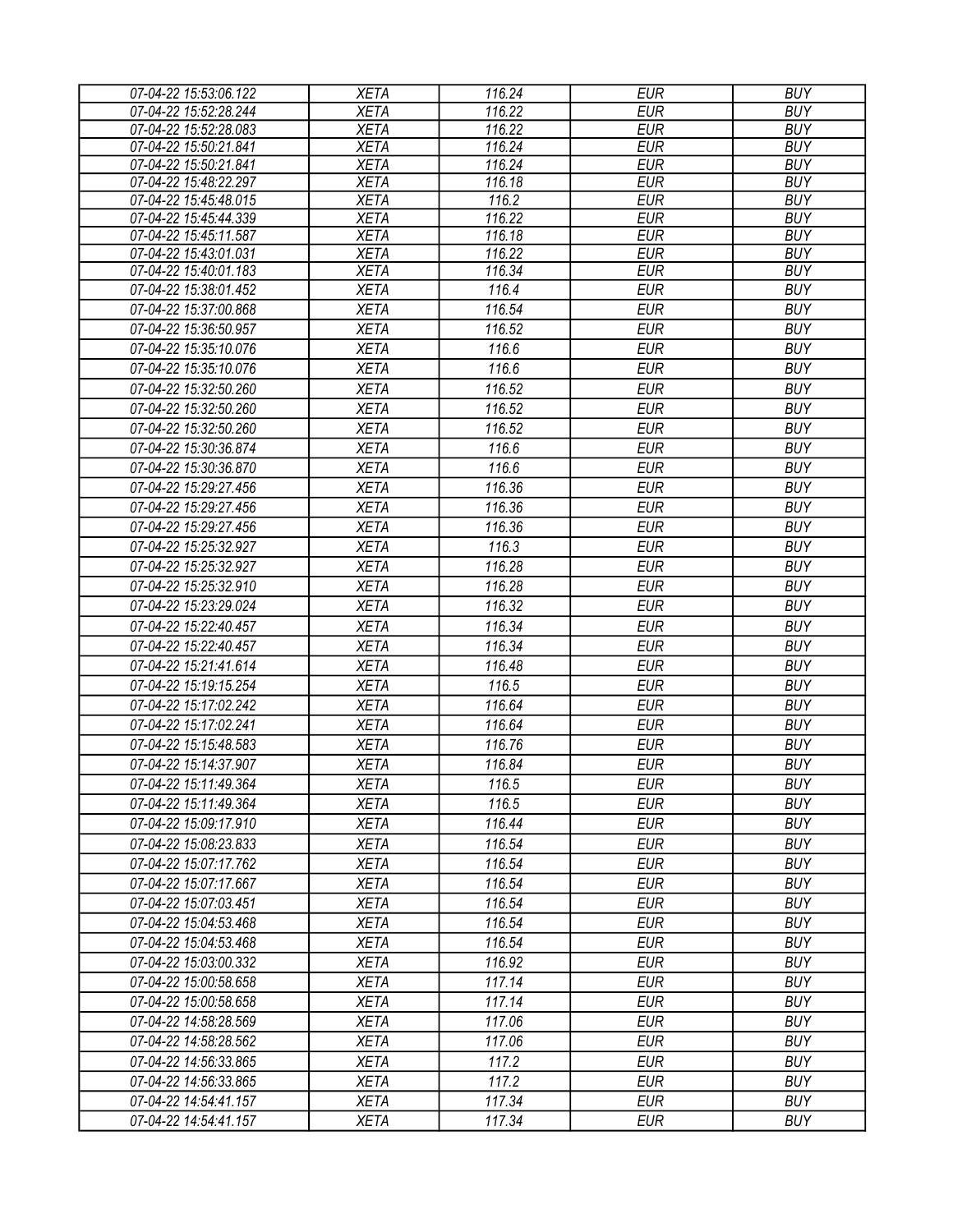| 07-04-22 14:54:41.144 | <b>XETA</b> | 117.32 | <b>EUR</b> | <b>BUY</b> |
|-----------------------|-------------|--------|------------|------------|
| 07-04-22 14:54:34.334 | <b>XETA</b> | 117.36 | <b>EUR</b> | <b>BUY</b> |
| 07-04-22 14:54:34.334 | <b>XETA</b> | 117.36 | <b>EUR</b> | <b>BUY</b> |
| 07-04-22 14:51:45.870 | <b>XETA</b> | 117.12 | <b>EUR</b> | <b>BUY</b> |
| 07-04-22 14:49:15.896 | <b>XETA</b> | 117.18 | <b>EUR</b> | <b>BUY</b> |
| 07-04-22 14:48:37.734 | <b>XETA</b> | 117.28 | <b>EUR</b> | <b>BUY</b> |
| 07-04-22 14:47:13.460 | <b>XETA</b> | 117.28 | <b>EUR</b> | <b>BUY</b> |
| 07-04-22 14:45:15.762 | <b>XETA</b> | 117.22 | <b>EUR</b> | <b>BUY</b> |
| 07-04-22 14:43:23.329 | <b>XETA</b> | 117.46 | <b>EUR</b> | <b>BUY</b> |
| 07-04-22 14:43:23.327 | <b>XETA</b> | 117.46 | <b>EUR</b> | <b>BUY</b> |
| 07-04-22 14:41:08.926 | <b>XETA</b> | 117.42 | <b>EUR</b> | <b>BUY</b> |
| 07-04-22 14:40:31.122 | <b>XETA</b> | 117.34 | <b>EUR</b> | <b>BUY</b> |
| 07-04-22 14:40:31.122 | <b>XETA</b> | 117.34 | <b>EUR</b> | <b>BUY</b> |
| 07-04-22 14:38:15.035 | <b>XETA</b> | 117.56 | <b>EUR</b> | <b>BUY</b> |
| 07-04-22 14:36:06.561 | <b>XETA</b> | 117.48 | <b>EUR</b> | <b>BUY</b> |
| 07-04-22 14:34:35.019 | <b>XETA</b> | 117.48 | <b>EUR</b> | <b>BUY</b> |
| 07-04-22 14:34:13.012 | <b>XETA</b> | 117.5  | <b>EUR</b> | <b>BUY</b> |
| 07-04-22 14:32:06.444 | <b>XETA</b> | 117.12 | <b>EUR</b> | <b>BUY</b> |
| 07-04-22 14:30:17.676 | <b>XETA</b> | 117.36 | <b>EUR</b> | <b>BUY</b> |
| 07-04-22 14:27:38.140 | <b>XETA</b> | 117.32 | <b>EUR</b> | <b>BUY</b> |
| 07-04-22 14:27:38.119 | <b>XETA</b> | 117.32 | <b>EUR</b> | <b>BUY</b> |
| 07-04-22 14:24:51.933 | <b>XETA</b> | 117.16 | <b>EUR</b> | <b>BUY</b> |
| 07-04-22 14:23:03.604 | <b>XETA</b> | 117.14 | <b>EUR</b> | <b>BUY</b> |
| 07-04-22 14:22:39.612 | <b>XETA</b> | 117.14 | <b>EUR</b> | <b>BUY</b> |
| 07-04-22 14:18:52.073 | <b>XETA</b> | 117.1  | <b>EUR</b> | <b>BUY</b> |
| 07-04-22 14:18:43.348 | <b>XETA</b> | 117.1  | <b>EUR</b> | <b>BUY</b> |
| 07-04-22 14:15:18.538 | <b>XETA</b> | 116.96 | <b>EUR</b> | <b>BUY</b> |
| 07-04-22 14:15:18.509 | <b>XETA</b> | 116.96 | <b>EUR</b> | <b>BUY</b> |
| 07-04-22 14:14:51.138 | <b>XETA</b> | 116.98 | <b>EUR</b> | <b>BUY</b> |
| 07-04-22 14:11:43.299 | <b>XETA</b> | 116.92 | <b>EUR</b> | <b>BUY</b> |
| 07-04-22 14:11:43.299 | <b>XETA</b> | 116.92 | <b>EUR</b> | <b>BUY</b> |
| 07-04-22 14:11:42.744 | <b>XETA</b> | 116.94 | <b>EUR</b> | <b>BUY</b> |
| 07-04-22 14:07:19.116 | <b>XETA</b> | 117.14 | <b>EUR</b> | <b>BUY</b> |
| 07-04-22 14:07:19.106 | <b>XETA</b> | 117.12 | <b>EUR</b> | <b>BUY</b> |
| 07-04-22 14:04:33.582 | <b>XETA</b> | 117.02 | <b>EUR</b> | <b>BUY</b> |
| 07-04-22 14:03:38.032 | <b>XETA</b> | 117    | <b>EUR</b> | <b>BUY</b> |
| 07-04-22 14:03:38.032 | <b>XETA</b> | 117    | <b>EUR</b> | <b>BUY</b> |
| 07-04-22 14:01:42.624 | <b>XETA</b> | 117.18 | <b>EUR</b> | <b>BUY</b> |
| 07-04-22 13:59:25.289 | <b>XETA</b> | 117.04 | <b>EUR</b> | <b>BUY</b> |
| 07-04-22 13:57:07.909 | <b>XETA</b> | 117.08 | <b>EUR</b> | <b>BUY</b> |
| 07-04-22 13:56:54.804 | <b>XETA</b> | 117.08 | <b>EUR</b> | <b>BUY</b> |
| 07-04-22 13:55:56.494 | <b>XETA</b> | 117.12 | <b>EUR</b> | <b>BUY</b> |
| 07-04-22 13:54:52.702 | <b>XETA</b> | 117.18 | <b>EUR</b> | <b>BUY</b> |
| 07-04-22 13:54:52.702 | <b>XETA</b> | 117.18 | <b>EUR</b> | <b>BUY</b> |
| 07-04-22 13:53:15.764 | <b>XETA</b> | 117.72 | <b>EUR</b> | <b>BUY</b> |
| 07-04-22 13:50:54.042 | <b>XETA</b> | 117.8  | <b>EUR</b> | <b>BUY</b> |
| 07-04-22 13:50:54.042 | <b>XETA</b> | 117.8  | <b>EUR</b> | <b>BUY</b> |
| 07-04-22 13:47:58.016 | <b>XETA</b> | 117.86 | <b>EUR</b> | <b>BUY</b> |
| 07-04-22 13:46:54.304 | <b>XETA</b> | 117.98 | <b>EUR</b> | <b>BUY</b> |
| 07-04-22 13:46:23.919 | <b>XETA</b> | 117.86 | <b>EUR</b> | <b>BUY</b> |
| 07-04-22 13:46:16.873 | <b>XETA</b> | 117.82 | <b>EUR</b> | <b>BUY</b> |
| 07-04-22 13:45:43.492 | <b>XETA</b> | 117.84 | <b>EUR</b> | <b>BUY</b> |
| 07-04-22 13:43:16.546 | <b>XETA</b> | 117.82 | <b>EUR</b> | <b>BUY</b> |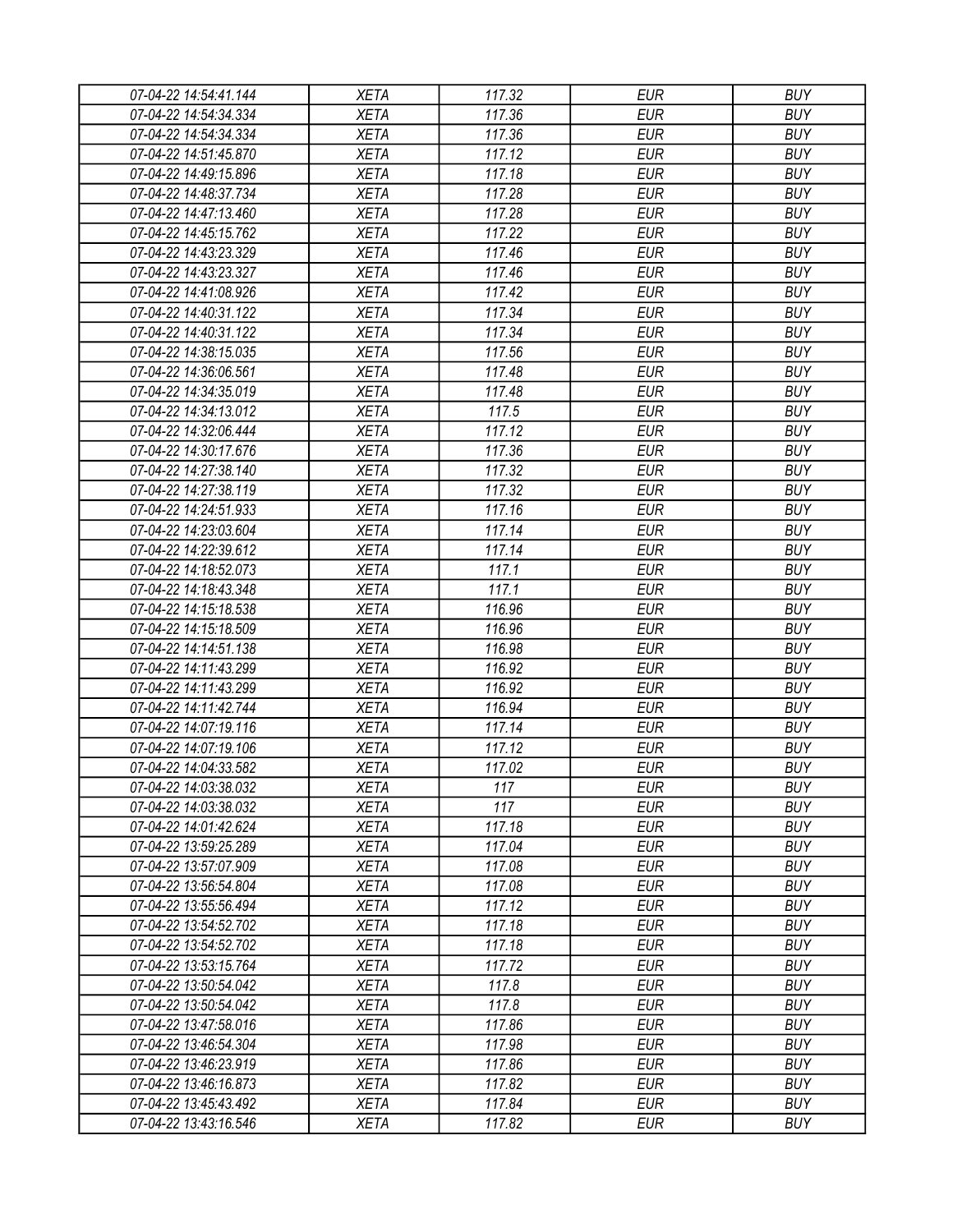| 07-04-22 13:40:18.169 | <b>XETA</b> | 117.8  | <b>EUR</b> | <b>BUY</b> |
|-----------------------|-------------|--------|------------|------------|
| 07-04-22 13:36:28.448 | <b>XETA</b> | 117.5  | <b>EUR</b> | <b>BUY</b> |
| 07-04-22 13:36:01.525 | <b>XETA</b> | 117.46 | <b>EUR</b> | <b>BUY</b> |
| 07-04-22 13:35:09.119 | <b>XETA</b> | 117.6  | <b>EUR</b> | <b>BUY</b> |
| 07-04-22 13:30:45.101 | <b>XETA</b> | 117.34 | <b>EUR</b> | <b>BUY</b> |
| 07-04-22 13:27:30.557 | <b>XETA</b> | 117.28 | <b>EUR</b> | <b>BUY</b> |
| 07-04-22 13:27:30.556 | <b>XETA</b> | 117.28 | <b>EUR</b> | <b>BUY</b> |
| 07-04-22 13:27:05.527 | <b>XETA</b> | 117.22 | <b>EUR</b> | <b>BUY</b> |
| 07-04-22 13:25:01.872 | <b>XETA</b> | 117.06 | <b>EUR</b> | <b>BUY</b> |
| 07-04-22 13:20:15.793 | <b>XETA</b> | 117.1  | <b>EUR</b> | <b>BUY</b> |
| 07-04-22 13:20:15.793 | <b>XETA</b> | 117.1  | <b>EUR</b> | <b>BUY</b> |
| 07-04-22 13:17:49.127 | <b>XETA</b> | 116.66 | <b>EUR</b> | <b>BUY</b> |
| 07-04-22 13:14:40.287 | <b>XETA</b> | 116.72 | <b>EUR</b> | <b>BUY</b> |
| 07-04-22 13:14:40.286 | <b>XETA</b> | 116.72 | <b>EUR</b> | <b>BUY</b> |
| 07-04-22 13:13:57.707 | <b>XETA</b> | 116.68 | <b>EUR</b> | <b>BUY</b> |
| 07-04-22 13:13:57.707 | <b>XETA</b> | 116.68 | <b>EUR</b> | <b>BUY</b> |
| 07-04-22 13:09:01.431 | <b>XETA</b> | 116.8  | <b>EUR</b> | <b>BUY</b> |
| 07-04-22 13:04:56.423 | <b>XETA</b> | 116.82 | <b>EUR</b> | <b>BUY</b> |
| 07-04-22 13:03:46.829 | <b>XETA</b> | 116.96 | <b>EUR</b> | <b>BUY</b> |
| 07-04-22 13:03:46.829 | <b>XETA</b> | 116.96 | <b>EUR</b> | <b>BUY</b> |
| 07-04-22 13:03:46.829 | <b>XETA</b> | 116.96 | <b>EUR</b> | <b>BUY</b> |
| 07-04-22 13:03:46.829 | <b>XETA</b> | 116.96 | <b>EUR</b> | <b>BUY</b> |
| 07-04-22 13:03:46.829 | <b>XETA</b> | 116.96 | <b>EUR</b> | <b>BUY</b> |
| 07-04-22 13:00:56.737 | <b>XETA</b> | 117.02 | <b>EUR</b> | <b>BUY</b> |
| 07-04-22 12:57:48.490 | <b>XETA</b> | 116.88 | <b>EUR</b> | <b>BUY</b> |
| 07-04-22 12:57:48.490 | <b>XETA</b> | 116.88 | <b>EUR</b> | <b>BUY</b> |
| 07-04-22 12:52:42.841 | <b>XETA</b> | 116.84 | <b>EUR</b> | <b>BUY</b> |
| 07-04-22 12:50:24.849 | <b>XETA</b> | 116.92 | <b>EUR</b> | <b>BUY</b> |
| 07-04-22 12:47:33.646 | <b>XETA</b> | 116.86 | <b>EUR</b> | <b>BUY</b> |
| 07-04-22 12:43:41.486 | <b>XETA</b> | 116.78 | <b>EUR</b> | <b>BUY</b> |
| 07-04-22 12:39:46.485 | <b>XETA</b> | 116.64 | <b>EUR</b> | <b>BUY</b> |
| 07-04-22 12:38:28.301 | <b>XETA</b> | 116.54 | <b>EUR</b> | <b>BUY</b> |
| 07-04-22 12:34:06.603 | <b>XETA</b> | 116.54 | <b>EUR</b> | <b>BUY</b> |
| 07-04-22 12:29:15.352 | <b>XETA</b> | 116.74 | <b>EUR</b> | <b>BUY</b> |
| 07-04-22 12:29:15.352 | <b>XETA</b> | 116.74 | <b>EUR</b> | <b>BUY</b> |
| 07-04-22 12:27:24.761 | <b>XETA</b> | 116.72 | <b>EUR</b> | <b>BUY</b> |
| 07-04-22 12:25:16.667 | <b>XETA</b> | 116.82 | <b>EUR</b> | <b>BUY</b> |
| 07-04-22 12:22:25.655 | <b>XETA</b> | 117.02 | <b>EUR</b> | <b>BUY</b> |
| 07-04-22 12:19:12.365 | <b>XETA</b> | 116.9  | <b>EUR</b> | <b>BUY</b> |
| 07-04-22 12:19:12.365 | <b>XETA</b> | 116.9  | <b>EUR</b> | <b>BUY</b> |
| 07-04-22 12:14:24.464 | <b>XETA</b> | 116.78 | <b>EUR</b> | <b>BUY</b> |
| 07-04-22 12:14:23.887 | <b>XETA</b> | 116.78 | <b>EUR</b> | <b>BUY</b> |
| 07-04-22 12:12:30.332 | <b>XETA</b> | 116.92 | <b>EUR</b> | <b>BUY</b> |
| 07-04-22 12:11:28.331 | <b>XETA</b> | 116.68 | <b>EUR</b> | <b>BUY</b> |
| 07-04-22 12:11:28.331 | <b>XETA</b> | 116.66 | <b>EUR</b> | <b>BUY</b> |
| 07-04-22 12:09:44.679 | <b>XETA</b> | 116.36 | <b>EUR</b> | <b>BUY</b> |
| 07-04-22 12:09:44.679 | <b>XETA</b> | 116.34 | <b>EUR</b> | <b>BUY</b> |
| 07-04-22 12:08:57.771 | <b>XETA</b> | 117.22 | <b>EUR</b> | <b>BUY</b> |
| 07-04-22 12:08:57.771 | <b>XETA</b> | 117.22 | <b>EUR</b> | <b>BUY</b> |
| 07-04-22 12:05:43.092 | <b>XETA</b> | 116.22 | <b>EUR</b> | <b>BUY</b> |
| 07-04-22 12:05:43.087 | <b>XETA</b> | 116.22 | <b>EUR</b> | <b>BUY</b> |
| 07-04-22 12:05:33.201 | <b>XETA</b> | 116.22 | <b>EUR</b> | <b>BUY</b> |
| 07-04-22 12:02:45.475 | <b>XETA</b> | 116.46 | <b>EUR</b> | <b>BUY</b> |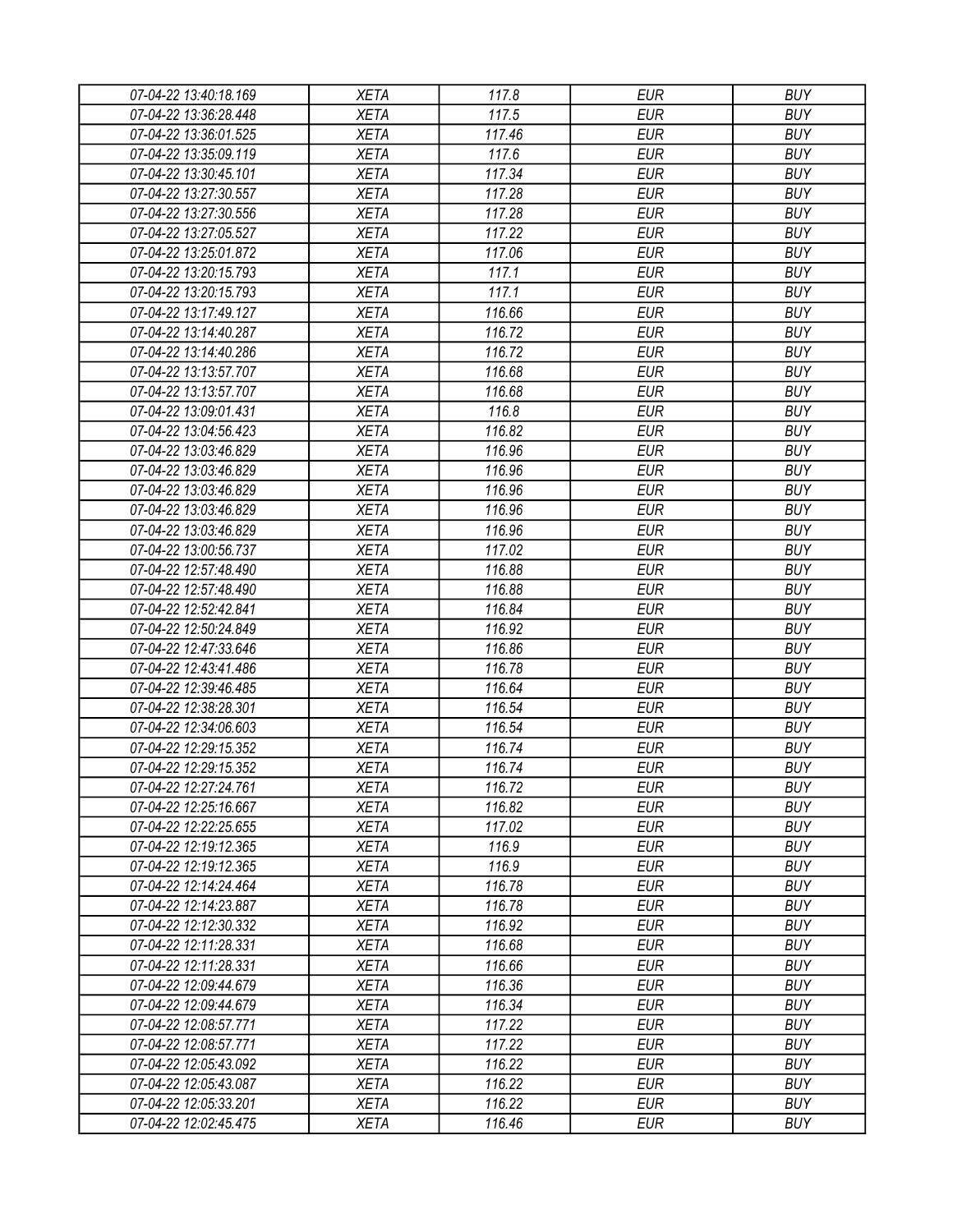| 07-04-22 12:02:45.475 | <b>XETA</b> | 116.46 | <b>EUR</b> | <b>BUY</b> |
|-----------------------|-------------|--------|------------|------------|
| 07-04-22 11:59:40.117 | <b>XETA</b> | 116.56 | <b>EUR</b> | <b>BUY</b> |
| 07-04-22 11:56:49.801 | <b>XETA</b> | 116.58 | <b>EUR</b> | <b>BUY</b> |
| 07-04-22 11:56:49.801 | <b>XETA</b> | 116.58 | <b>EUR</b> | <b>BUY</b> |
| 07-04-22 11:56:20.722 | <b>XETA</b> | 116.58 | <b>EUR</b> | <b>BUY</b> |
| 07-04-22 11:56:14.264 | <b>XETA</b> | 116.6  | <b>EUR</b> | <b>BUY</b> |
| 07-04-22 11:56:14.264 | <b>XETA</b> | 116.6  | <b>EUR</b> | <b>BUY</b> |
| 07-04-22 11:54:48.210 | <b>XETA</b> | 116.6  | <b>EUR</b> | <b>BUY</b> |
| 07-04-22 11:51:43.385 | <b>XETA</b> | 116.68 | <b>EUR</b> | <b>BUY</b> |
| 07-04-22 11:50:42.463 | <b>XETA</b> | 116.68 | <b>EUR</b> | <b>BUY</b> |
| 07-04-22 11:47:18.465 | <b>XETA</b> | 116.7  | <b>EUR</b> | <b>BUY</b> |
| 07-04-22 11:42:09.700 | <b>XETA</b> | 116.48 | <b>EUR</b> | <b>BUY</b> |
| 07-04-22 11:42:09.700 | <b>XETA</b> | 116.48 | <b>EUR</b> | <b>BUY</b> |
| 07-04-22 11:41:52.470 | <b>XETA</b> | 116.48 | <b>EUR</b> | <b>BUY</b> |
| 07-04-22 11:41:17.561 | <b>XETA</b> | 116.56 | <b>EUR</b> | <b>BUY</b> |
| 07-04-22 11:38:50.551 | <b>XETA</b> | 116.74 | <b>EUR</b> | <b>BUY</b> |
| 07-04-22 11:38:50.551 | <b>XETA</b> | 116.74 | <b>EUR</b> | <b>BUY</b> |
| 07-04-22 11:33:59.506 | <b>XETA</b> | 116.56 | <b>EUR</b> | <b>BUY</b> |
| 07-04-22 11:33:59.506 | <b>XETA</b> | 116.56 | <b>EUR</b> | <b>BUY</b> |
| 07-04-22 11:30:44.540 | <b>XETA</b> | 116.54 | <b>EUR</b> | <b>BUY</b> |
| 07-04-22 11:30:44.540 | <b>XETA</b> | 116.54 | <b>EUR</b> | <b>BUY</b> |
| 07-04-22 11:30:44.540 | <b>XETA</b> | 116.54 | <b>EUR</b> | <b>BUY</b> |
| 07-04-22 11:30:37.336 | <b>XETA</b> | 116.54 | <b>EUR</b> | <b>BUY</b> |
| 07-04-22 11:26:19.779 | <b>XETA</b> | 116.56 | <b>EUR</b> | <b>BUY</b> |
| 07-04-22 11:24:00.016 | <b>XETA</b> | 116.64 | <b>EUR</b> | <b>BUY</b> |
| 07-04-22 11:21:07.918 | <b>XETA</b> | 116.58 | <b>EUR</b> | <b>BUY</b> |
| 07-04-22 11:21:05.534 | <b>XETA</b> | 116.58 | <b>EUR</b> | <b>BUY</b> |
| 07-04-22 11:20:45.571 | <b>XETA</b> | 116.58 | <b>EUR</b> | <b>BUY</b> |
| 07-04-22 11:20:36.700 | <b>XETA</b> | 116.6  | <b>EUR</b> | <b>BUY</b> |
| 07-04-22 11:20:36.700 | <b>XETA</b> | 116.6  | <b>EUR</b> | <b>BUY</b> |
| 07-04-22 11:20:22.336 | <b>XETA</b> | 116.58 | <b>EUR</b> | <b>BUY</b> |
| 07-04-22 11:16:07.931 | <b>XETA</b> | 116.58 | <b>EUR</b> | <b>BUY</b> |
| 07-04-22 11:12:27.622 | <b>XETA</b> | 116.66 | <b>EUR</b> | <b>BUY</b> |
| 07-04-22 11:12:27.622 | <b>XETA</b> | 116.66 | <b>EUR</b> | <b>BUY</b> |
| 07-04-22 11:09:33.932 | <b>XETA</b> | 116.72 | <b>EUR</b> | <b>BUY</b> |
| 07-04-22 11:07:06.315 | <b>XETA</b> | 116.56 | <b>EUR</b> | <b>BUY</b> |
| 07-04-22 11:04:49.643 | <b>XETA</b> | 116.66 | <b>EUR</b> | <b>BUY</b> |
| 07-04-22 11:00:55.416 | <b>XETA</b> | 116.52 | <b>EUR</b> | <b>BUY</b> |
| 07-04-22 11:00:55.416 | <b>XETA</b> | 116.52 | <b>EUR</b> | <b>BUY</b> |
| 07-04-22 10:57:05.047 | <b>XETA</b> | 116.68 | <b>EUR</b> | <b>BUY</b> |
| 07-04-22 10:57:05.047 | <b>XETA</b> | 116.68 | <b>EUR</b> | <b>BUY</b> |
| 07-04-22 10:56:51.231 | <b>XETA</b> | 116.68 | <b>EUR</b> | <b>BUY</b> |
| 07-04-22 10:56:51.231 | <b>XETA</b> | 116.68 | <b>EUR</b> | <b>BUY</b> |
| 07-04-22 10:56:37.031 | <b>XETA</b> | 116.68 | <b>EUR</b> | <b>BUY</b> |
| 07-04-22 10:56:36.480 | <b>XETA</b> | 116.68 | <b>EUR</b> | <b>BUY</b> |
| 07-04-22 10:54:04.349 | <b>XETA</b> | 116.7  | <b>EUR</b> | <b>BUY</b> |
| 07-04-22 10:51:37.779 | <b>XETA</b> | 116.54 | <b>EUR</b> | <b>BUY</b> |
| 07-04-22 10:50:05.463 | <b>XETA</b> | 116.44 | <b>EUR</b> | <b>BUY</b> |
| 07-04-22 10:46:34.244 | <b>XETA</b> | 116.62 | <b>EUR</b> | <b>BUY</b> |
| 07-04-22 10:42:29.920 | <b>XETA</b> | 116.7  | <b>EUR</b> | <b>BUY</b> |
| 07-04-22 10:42:29.920 | <b>XETA</b> | 116.7  | <b>EUR</b> | <b>BUY</b> |
| 07-04-22 10:42:14.933 | <b>XETA</b> | 116.7  | <b>EUR</b> | <b>BUY</b> |
| 07-04-22 10:38:48.165 | <b>XETA</b> | 116.94 | <b>EUR</b> | <b>BUY</b> |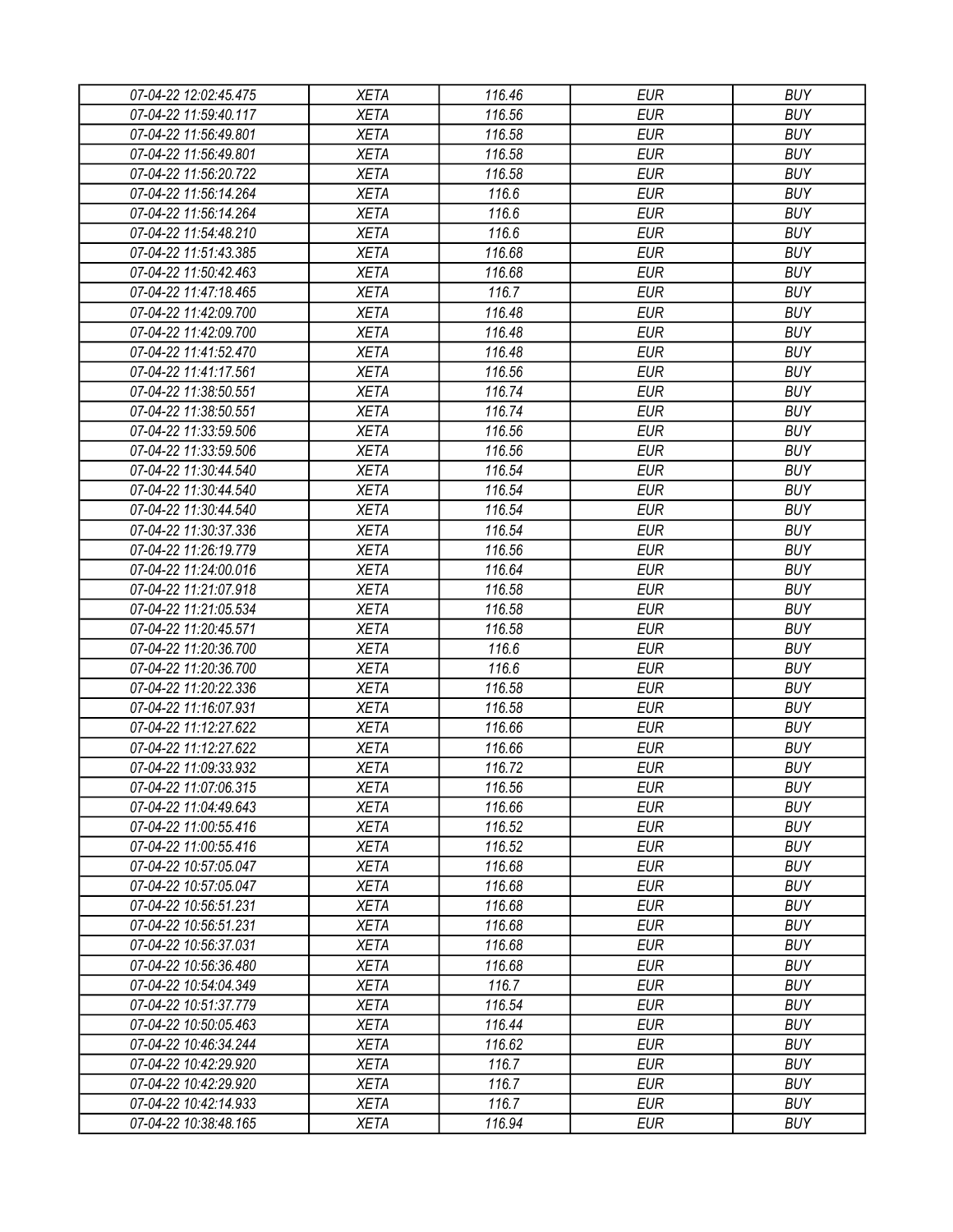| 07-04-22 10:38:48.179 | <b>XETA</b> | 116.94 | <b>EUR</b> | <b>BUY</b> |
|-----------------------|-------------|--------|------------|------------|
| 07-04-22 10:34:41.976 | <b>XETA</b> | 116.7  | <b>EUR</b> | <b>BUY</b> |
| 07-04-22 10:34:41.976 | <b>XETA</b> | 116.7  | <b>EUR</b> | <b>BUY</b> |
| 07-04-22 10:34:41.973 | <b>XETA</b> | 116.7  | <b>EUR</b> | <b>BUY</b> |
| 07-04-22 10:32:52.174 | <b>XETA</b> | 116.76 | <b>EUR</b> | <b>BUY</b> |
| 07-04-22 10:32:52.174 | <b>XETA</b> | 116.76 | <b>EUR</b> | <b>BUY</b> |
| 07-04-22 10:29:45.862 | <b>XETA</b> | 116.64 | <b>EUR</b> | <b>BUY</b> |
| 07-04-22 10:29:45.862 | <b>XETA</b> | 116.64 | <b>EUR</b> | <b>BUY</b> |
| 07-04-22 10:29:45.862 | <b>XETA</b> | 116.64 | <b>EUR</b> | <b>BUY</b> |
| 07-04-22 10:28:25.007 | <b>XETA</b> | 116.66 | <b>EUR</b> | <b>BUY</b> |
| 07-04-22 10:28:25.006 | <b>XETA</b> | 116.66 | <b>EUR</b> | <b>BUY</b> |
| 07-04-22 10:25:09.347 | <b>XETA</b> | 116.7  | <b>EUR</b> | <b>BUY</b> |
| 07-04-22 10:23:25.880 | <b>XETA</b> | 116.84 | <b>EUR</b> | <b>BUY</b> |
| 07-04-22 10:20:20.774 | <b>XETA</b> | 116.78 | <b>EUR</b> | <b>BUY</b> |
| 07-04-22 10:18:14.851 | <b>XETA</b> | 117.04 | <b>EUR</b> | <b>BUY</b> |
| 07-04-22 10:18:08.016 | <b>XETA</b> | 117.1  | <b>EUR</b> | <b>BUY</b> |
| 07-04-22 10:18:08.016 | <b>XETA</b> | 117.08 | <b>EUR</b> | <b>BUY</b> |
| 07-04-22 10:17:34.668 | <b>XETA</b> | 116.92 | <b>EUR</b> | <b>BUY</b> |
| 07-04-22 10:15:06.963 | <b>XETA</b> | 116.72 | <b>EUR</b> | <b>BUY</b> |
| 07-04-22 10:15:05.725 | <b>XETA</b> | 116.72 | <b>EUR</b> | <b>BUY</b> |
| 07-04-22 10:12:43.678 | <b>XETA</b> | 116.72 | <b>EUR</b> | <b>BUY</b> |
| 07-04-22 10:12:40.448 | <b>XETA</b> | 116.72 | <b>EUR</b> | <b>BUY</b> |
| 07-04-22 10:10:15.394 | <b>XETA</b> | 116.86 | <b>EUR</b> | <b>BUY</b> |
| 07-04-22 10:09:34.351 | <b>XETA</b> | 116.88 | <b>EUR</b> | <b>BUY</b> |
| 07-04-22 10:08:39.320 | <b>XETA</b> | 116.82 | <b>EUR</b> | <b>BUY</b> |
| 07-04-22 10:08:38.142 | <b>XETA</b> | 116.84 | <b>EUR</b> | <b>BUY</b> |
| 07-04-22 10:08:38.142 | <b>XETA</b> | 116.84 | <b>EUR</b> | <b>BUY</b> |
| 07-04-22 10:07:13.238 | <b>XETA</b> | 116.84 | <b>EUR</b> | <b>BUY</b> |
| 07-04-22 10:04:34.048 | <b>XETA</b> | 116.74 | <b>EUR</b> | <b>BUY</b> |
| 07-04-22 10:02:23.458 | <b>XETA</b> | 116.66 | <b>EUR</b> | <b>BUY</b> |
| 07-04-22 10:02:23.458 | <b>XETA</b> | 116.66 | <b>EUR</b> | <b>BUY</b> |
| 07-04-22 10:00:30.335 | <b>XETA</b> | 116.72 | <b>EUR</b> | <b>BUY</b> |
| 07-04-22 10:00:30.334 | <b>XETA</b> | 116.72 | <b>EUR</b> | <b>BUY</b> |
| 07-04-22 09:59:54.594 | <b>XETA</b> | 116.8  | <b>EUR</b> | <b>BUY</b> |
| 07-04-22 09:58:03.056 | <b>XETA</b> | 116.78 | <b>EUR</b> | <b>BUY</b> |
| 07-04-22 09:58:03.056 | <b>XETA</b> | 116.78 | <b>EUR</b> | <b>BUY</b> |
| 07-04-22 09:54:00.353 | <b>XETA</b> | 116.54 | <b>EUR</b> | <b>BUY</b> |
| 07-04-22 09:50:23.065 | <b>XETA</b> | 116.42 | <b>EUR</b> | <b>BUY</b> |
| 07-04-22 09:50:23.065 | <b>XETA</b> | 116.42 | <b>EUR</b> | <b>BUY</b> |
| 07-04-22 09:50:23.065 | <b>XETA</b> | 116.42 | <b>EUR</b> | <b>BUY</b> |
| 07-04-22 09:50:16.676 | <b>XETA</b> | 116.5  | <b>EUR</b> | <b>BUY</b> |
| 07-04-22 09:45:46.788 | <b>XETA</b> | 116.6  | <b>EUR</b> | <b>BUY</b> |
| 07-04-22 09:44:34.686 | <b>XETA</b> | 116.7  | <b>EUR</b> | <b>BUY</b> |
| 07-04-22 09:44:32.957 | <b>XETA</b> | 116.72 | <b>EUR</b> | <b>BUY</b> |
| 07-04-22 09:39:02.477 | <b>XETA</b> | 116.3  | <b>EUR</b> | <b>BUY</b> |
| 07-04-22 09:38:37.602 | <b>XETA</b> | 116.3  | <b>EUR</b> | <b>BUY</b> |
| 07-04-22 09:36:52.171 | <b>XETA</b> | 116.38 | <b>EUR</b> | <b>BUY</b> |
| 07-04-22 09:35:59.811 | <b>XETA</b> | 116.6  | <b>EUR</b> | <b>BUY</b> |
| 07-04-22 09:35:59.811 | <b>XETA</b> | 116.6  | <b>EUR</b> | <b>BUY</b> |
| 07-04-22 09:31:38.050 | <b>XETA</b> | 116.34 | <b>EUR</b> | <b>BUY</b> |
| 07-04-22 09:31:38.050 | <b>XETA</b> | 116.34 | <b>EUR</b> | <b>BUY</b> |
| 07-04-22 09:27:59.259 | <b>XETA</b> | 116.3  | <b>EUR</b> | <b>BUY</b> |
| 07-04-22 09:26:31.656 | <b>XETA</b> | 116.24 | <b>EUR</b> | <b>BUY</b> |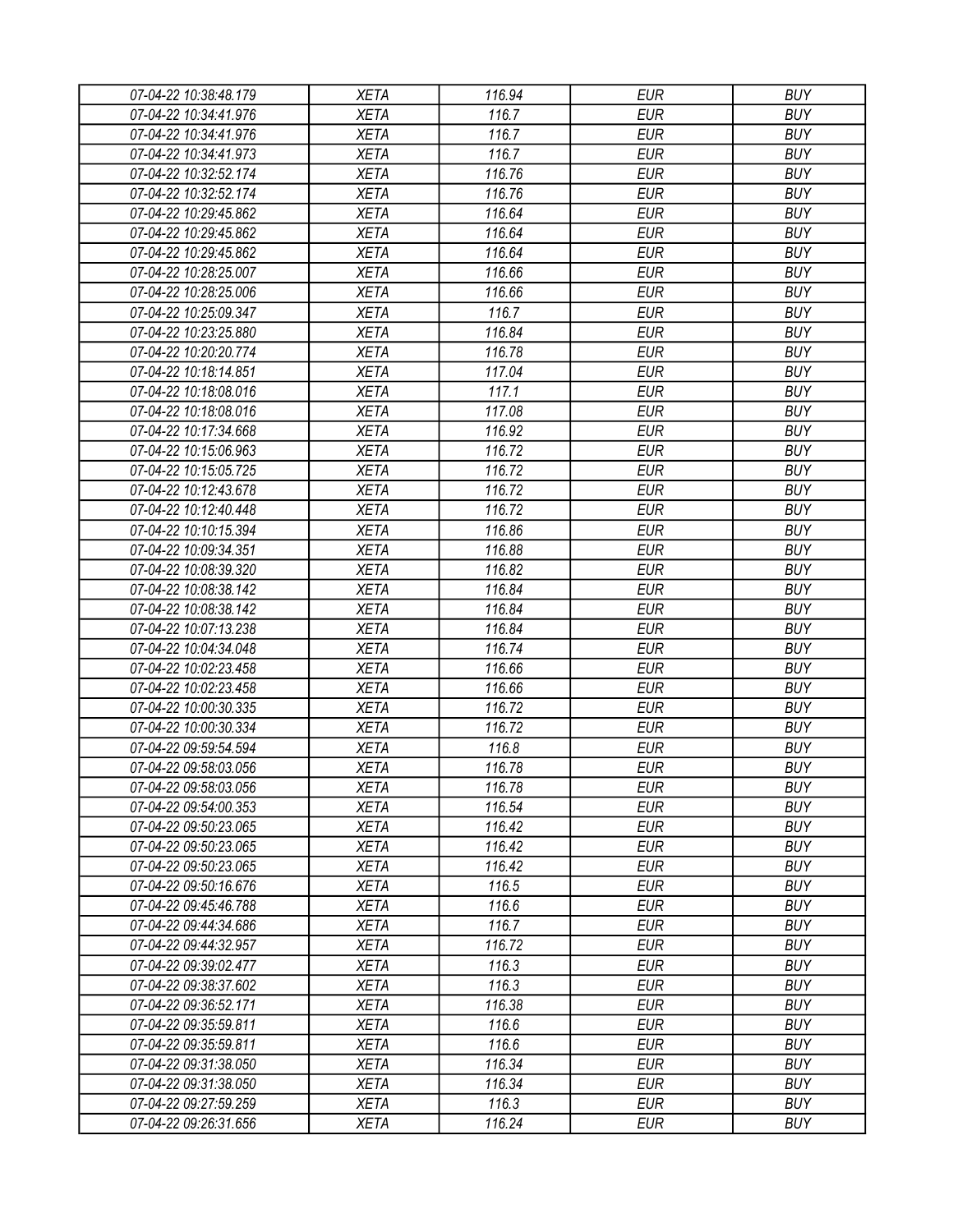| 07-04-22 09:26:10.239 | <b>XETA</b> | 116.14 | <b>EUR</b> | <b>BUY</b> |
|-----------------------|-------------|--------|------------|------------|
| 07-04-22 09:25:48.748 | <b>XETA</b> | 116.08 | <b>EUR</b> | <b>BUY</b> |
| 07-04-22 09:24:06.978 | <b>XETA</b> | 115.86 | <b>EUR</b> | <b>BUY</b> |
| 07-04-22 09:24:06.978 | <b>XETA</b> | 115.86 | <b>EUR</b> | <b>BUY</b> |
| 07-04-22 09:21:38.155 | <b>XETA</b> | 116.02 | <b>EUR</b> | <b>BUY</b> |
| 07-04-22 09:21:38.156 | <b>XETA</b> | 116.02 | <b>EUR</b> | <b>BUY</b> |
| 07-04-22 09:21:38.155 | <b>XETA</b> | 116.02 | <b>EUR</b> | <b>BUY</b> |
| 07-04-22 09:21:38.156 | <b>XETA</b> | 116    | <b>EUR</b> | <b>BUY</b> |
| 07-04-22 09:18:03.390 | <b>XETA</b> | 115.88 | <b>EUR</b> | <b>BUY</b> |
| 07-04-22 09:14:19.799 | <b>XETA</b> | 115.82 | <b>EUR</b> | <b>BUY</b> |
| 07-04-22 09:14:19.799 | <b>XETA</b> | 115.82 | <b>EUR</b> | <b>BUY</b> |
| 07-04-22 09:12:59.648 | <b>XETA</b> | 115.94 | <b>EUR</b> | <b>BUY</b> |
| 07-04-22 09:12:59.647 | <b>XETA</b> | 115.94 | <b>EUR</b> | <b>BUY</b> |
| 07-04-22 09:12:51.883 | <b>XETA</b> | 116    | <b>EUR</b> | <b>BUY</b> |
| 07-04-22 09:10:14.719 | <b>XETA</b> | 116.02 | <b>EUR</b> | <b>BUY</b> |
| 07-04-22 09:07:31.768 | <b>XETA</b> | 115.86 | <b>EUR</b> | <b>BUY</b> |
| 07-04-22 09:07:02.897 | <b>XETA</b> | 115.8  | <b>EUR</b> | <b>BUY</b> |
| 07-04-22 09:05:27.181 | <b>XETA</b> | 115.58 | <b>EUR</b> | <b>BUY</b> |
| 07-04-22 09:04:10.318 | <b>XETA</b> | 115.58 | <b>EUR</b> | <b>BUY</b> |
| 07-04-22 09:02:38.156 | <b>XETA</b> | 115.74 | <b>EUR</b> | <b>BUY</b> |
| 07-04-22 09:02:38.137 | <b>XETA</b> | 115.76 | <b>EUR</b> | <b>BUY</b> |
| 07-04-22 09:02:13.218 | <b>XETA</b> | 116    | <b>EUR</b> | <b>BUY</b> |
| 07-04-22 09:00:53.268 | <b>XETA</b> | 116.04 | <b>EUR</b> | <b>BUY</b> |
| 07-04-22 08:58:37.423 | <b>XETA</b> | 116.3  | <b>EUR</b> | <b>BUY</b> |
| 07-04-22 08:58:37.423 | <b>XETA</b> | 116.3  | <b>EUR</b> | <b>BUY</b> |
| 07-04-22 08:57:20.041 | <b>XETA</b> | 116.38 | <b>EUR</b> | <b>BUY</b> |
| 07-04-22 08:57:20.041 | <b>XETA</b> | 116.38 | <b>EUR</b> | <b>BUY</b> |
| 07-04-22 08:57:10.407 | <b>XETA</b> | 116.4  | <b>EUR</b> | <b>BUY</b> |
| 07-04-22 08:57:10.398 | <b>XETA</b> | 116.4  | <b>EUR</b> | <b>BUY</b> |
| 07-04-22 08:55:43.936 | <b>XETA</b> | 116.58 | <b>EUR</b> | <b>BUY</b> |
| 07-04-22 08:55:08.034 | <b>XETA</b> | 116.72 | <b>EUR</b> | <b>BUY</b> |
| 07-04-22 08:55:08.034 | <b>XETA</b> | 116.72 | <b>EUR</b> | <b>BUY</b> |
| 07-04-22 08:53:20.692 | <b>XETA</b> | 116.72 | <b>EUR</b> | <b>BUY</b> |
| 07-04-22 08:52:37.322 | <b>XETA</b> | 116.82 | <b>EUR</b> | <b>BUY</b> |
| 07-04-22 08:50:32.111 |             |        | <b>EUR</b> | <b>BUY</b> |
|                       | <b>XETA</b> | 116.94 |            |            |
| 07-04-22 08:48:39.671 | <b>XETA</b> | 116.96 | <b>EUR</b> | <b>BUY</b> |
| 07-04-22 08:48:39.671 | <b>XETA</b> | 116.96 | <b>EUR</b> | <b>BUY</b> |
| 07-04-22 08:48:15.348 | <b>XETA</b> | 117.02 | <b>EUR</b> | <b>BUY</b> |
| 07-04-22 08:45:45.706 | <b>XETA</b> | 116.88 | <b>EUR</b> | <b>BUY</b> |
| 07-04-22 08:45:45.706 | <b>XETA</b> | 116.88 | <b>EUR</b> | <b>BUY</b> |
| 07-04-22 08:42:48.630 | <b>XETA</b> | 116.84 | <b>EUR</b> | <b>BUY</b> |
| 07-04-22 08:41:32.110 | <b>XETA</b> | 117.02 | <b>EUR</b> | <b>BUY</b> |
| 07-04-22 08:41:32.110 | <b>XETA</b> | 117.02 | <b>EUR</b> | <b>BUY</b> |
| 07-04-22 08:40:23.806 | <b>XETA</b> | 117.02 | <b>EUR</b> | <b>BUY</b> |
| 07-04-22 08:38:46.587 | <b>XETA</b> | 117.28 | <b>EUR</b> | <b>BUY</b> |
| 07-04-22 08:36:30.673 | <b>XETA</b> | 117.18 | <b>EUR</b> | <b>BUY</b> |
| 07-04-22 08:35:03.494 | <b>XETA</b> | 117.16 | <b>EUR</b> | <b>BUY</b> |
| 07-04-22 08:34:07.061 | <b>XETA</b> | 116.88 | <b>EUR</b> | <b>BUY</b> |
| 07-04-22 08:34:03.995 | <b>XETA</b> | 116.88 | <b>EUR</b> | <b>BUY</b> |
| 07-04-22 08:33:50.189 | <b>XETA</b> | 116.92 | <b>EUR</b> | <b>BUY</b> |
| 07-04-22 08:31:37.209 | <b>XETA</b> | 116.94 | <b>EUR</b> | <b>BUY</b> |
| 07-04-22 08:30:44.543 | <b>XETA</b> | 117    | <b>EUR</b> | <b>BUY</b> |
| 07-04-22 08:29:58.025 | <b>XETA</b> | 117.14 | <b>EUR</b> | <b>BUY</b> |